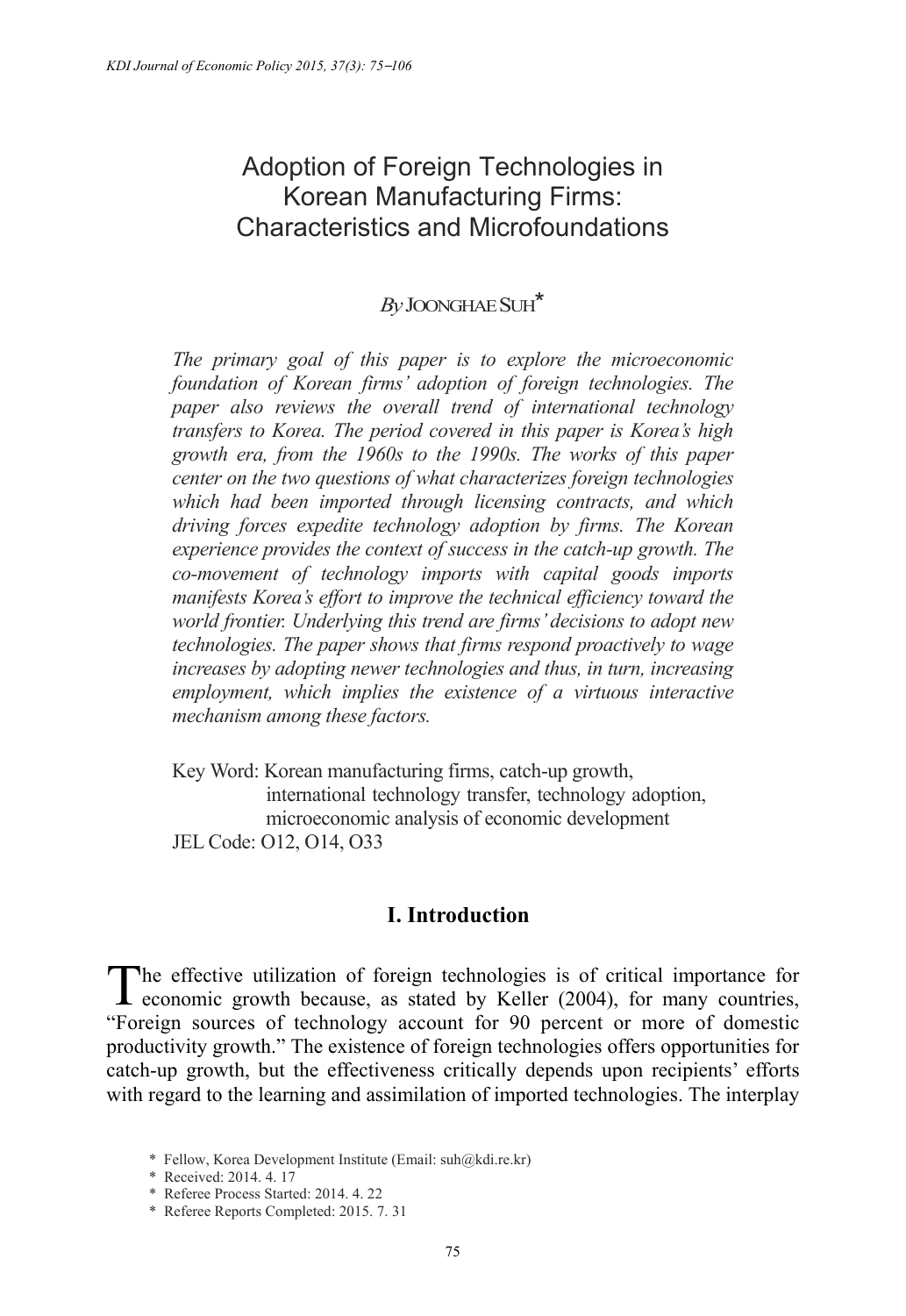between imported foreign technologies and intensive domestic efforts is common among successful late industrializing economies. The use of foreign technologies is as important for advanced economies as it is for developing countries, as tapping into the world technology pool offers a better chance of success than solely relying on domestic sources.

The experience of Korea is a good case for the role that foreign technologies can play in promoting economic growth in developing economies. As Lall (2003) shows, compared with other high-growth Asian developing economies, Korea's development path is distinctive in her strategy to raise indigenous enterprises by assimilating foreign technologies. Korea's path to build indigenous technological capabilities by promoting domestic firms had been more costly than the path of, for instance, Singapore, which had relied heavily on foreign direct investment and multinational enterprises. However, Korea's path was as effective as the FDI path in the long-run, as the country has realized a superb national innovation system. Presumably, the success of the Korean path crucially depends on the efficiency of the adoption process and the effectiveness of the assimilation of foreign technologies.

The primary goal of this paper is to explore the microeconomic foundation of Korean firms' adoption of foreign technologies. In order to set the context of exploration, the paper also reviews the overall trend of international technology transfers to Korea. As the interplay between foreign technologies and domestic efforts comprises a major part of the evolutionary process of Korea's innovation system, research focusing on technology adoption will unveil clues about the sources of sustained economic growth. In order to organize the study, the works of this paper will center on the two questions of what characterizes foreign technologies which had been imported through licensing contracts, and which driving forces expedite technology adoption by firms.

As the World Bank observed in a recent paper (Correa, Fernandes, and Uregian 2010), microeconomic evidence of the determinants of technology adoption in developing countries is scarce mainly due to data limitations.<sup>1</sup> This paper also faces a similar data problem. The data in this paper are compiled from official reports from the government and from certain surveys done by public organizations. Because it was originally produced for the purpose of, among other purposes, monitoring the process of international technology transfer, the data lacks a considerable amount of important information which is essential for an empirical analysis. In addition, modeling strategies in empirical research are constrained by data limitations. As the adoption and diffusion of technology is a time-intensive and dynamic process, theoretical models need reflect such aspects explicitly. However, because data used in a regression analysis is collected from cross-section survey results, it has many shortcomings. A heuristic approach in which the entire sample is divided into groups with different temporal aspects was used as a compromise. This method is discussed further in section III.

The paper is composed as follows. Section II will make a brief survey of the

<sup>1</sup> Microeconomic, empirical studies of adoption and diffusion have flourished in the areas of agricultural technology and innovation, where data has been abundant (Foster and Rosenzweig 2010). Other fields such as social networks (Banerjee *et al*. 2013), information systems (Venkatesh *et al*. 2007), and medical innovation have shown reasonably good data availability.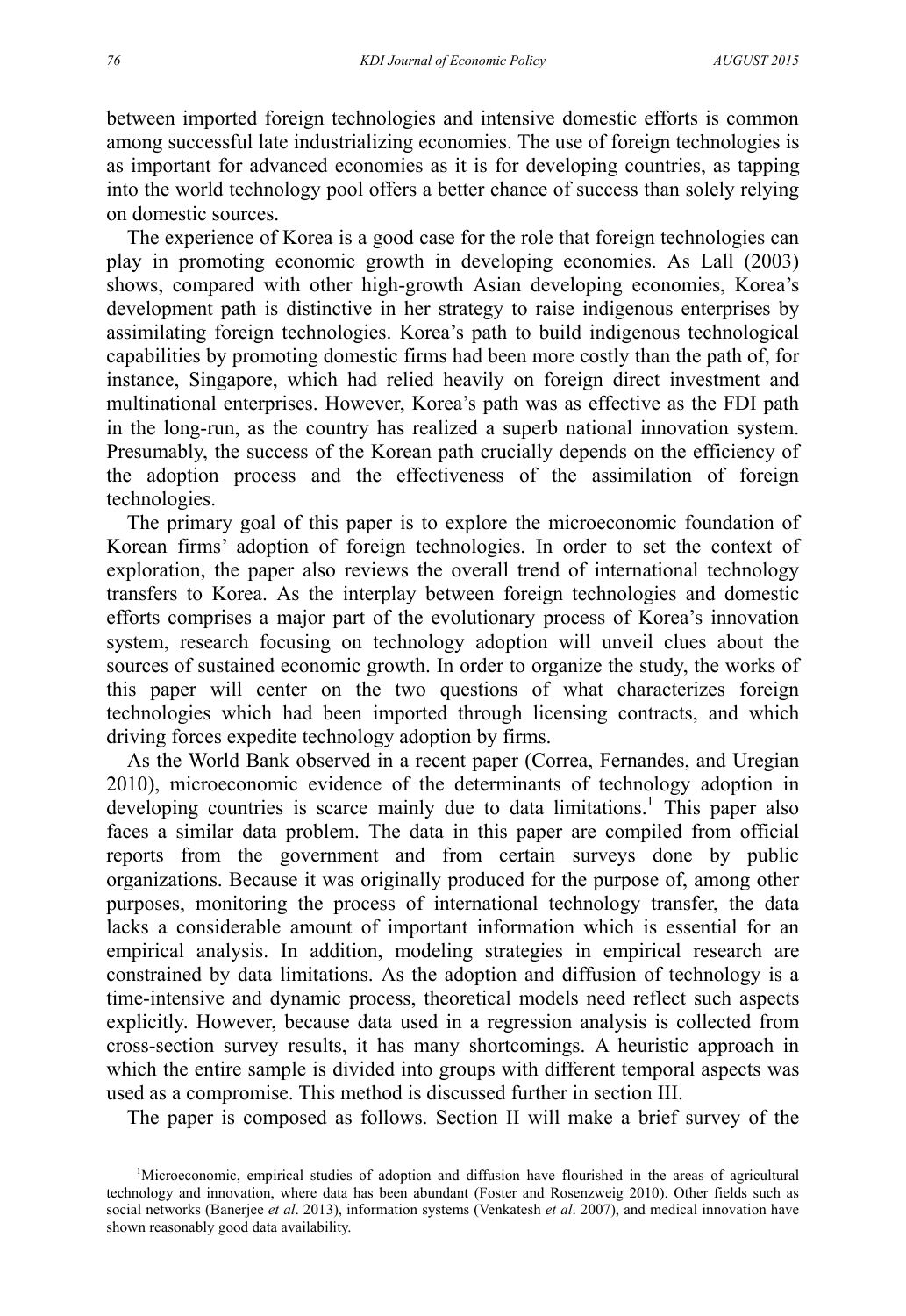literature on technology adoption and diffusion across national borders. Of the numerous studies in this area, the literature survey will summarize the key results of economic studies. Section III will review the general trends in the area of international technology transfer to Korea from the early 1960s to the late 1990s. The covered period is a high-growth era during which Korea successfully pursued state-led industrialization. The main research objective here is to determine the roles of imported technologies and how effectively the imported technologies were used. Section IV investigates the microeconomic foundations of technology adoption by firms. Despite the data limitations and the use of a static model as an analytical framework, this study is expected to shed light on the factors and/or mechanisms that influence adoption decisions by firms. Because theories of technology adoption and diffusion are believed to be well established, a standard summary of the literature is appended after the main text. Section V concludes the paper.

Before going into the main arguments, a qualification of the term 'technology imports', abbreviated as TI, as used in this paper is in order. TI in section III is an English translation of *Gi-Sul-Do-Ip*, a Korean word which means "international technology transfer from abroad in the form of a business contract." Technology adoption also roughly corresponds to an English translation of *Gi-Sul-Do-Ip*. Given that it better highlights firms' decisions to choose new technologies, technology adoption is used in section IV.<sup>2</sup>

## **II. Studies of Technology Adoption and Diffusion**

Technology adoption and diffusion<sup>3</sup> is a significant research area covering a broad range of disciplines. According to Rogers  $(1995)$ <sup>4</sup>, the early application of a diffusion research approach can be found in anthropology in the 1920s and communications research in the 1940s. Rapidly expanding to various disciplines during the 1950s and 1960s, Rogers (1995) states, diffusion research achieved the status of Kuhn's research paradigm in the 1990s. Although some fields of research matured, the rapid advance of new technologies generates new themes and thereby makes diffusion research ever more active and expanding. Searching with keywords such as diffusion, adoption, innovation and transfer, Sriwannawit and Sandstrom (2015) identified 6,811 publications in the area of diffusion research over the period of 2002-2011. Today's diffusion research covers a broad range of disciplines, from biology and ethnology and to economics, with many overlapping

<sup>2</sup> OECD (1990) defines technology balance of payments with two terms: technology adoption (TA) payments and technology export (TE) receipts. Technology adoption in this paper is equivalent to the OECD's definition of TA at the firm level.

<sup>&</sup>lt;sup>3</sup>The adoption of technology focuses on the end recipient of the diffusion process, while diffusion refers to all related processes when technology is adopted or rejected by individuals or firms in a society over time (Sriwannawit and Sandstrom 2015). "Adoption" and "diffusion" are used interchangeably in this paper, unless a misunderstanding may arise. 4

<sup>&</sup>lt;sup>4</sup>The publication of the first edition of Everett Rogers' book, *Diffusion of Innovations*, in 1962 marks an important junction in diffusion research. Continuously updated until its fifth edition in 2003, the book has been considered as the basic framework of diffusion research. In a conclusive bibliometric review of diffusion research, Sriwannawit and Sandstrom (2015) state that Rogers is the most influential scholar in all subfields of diffusion research combined.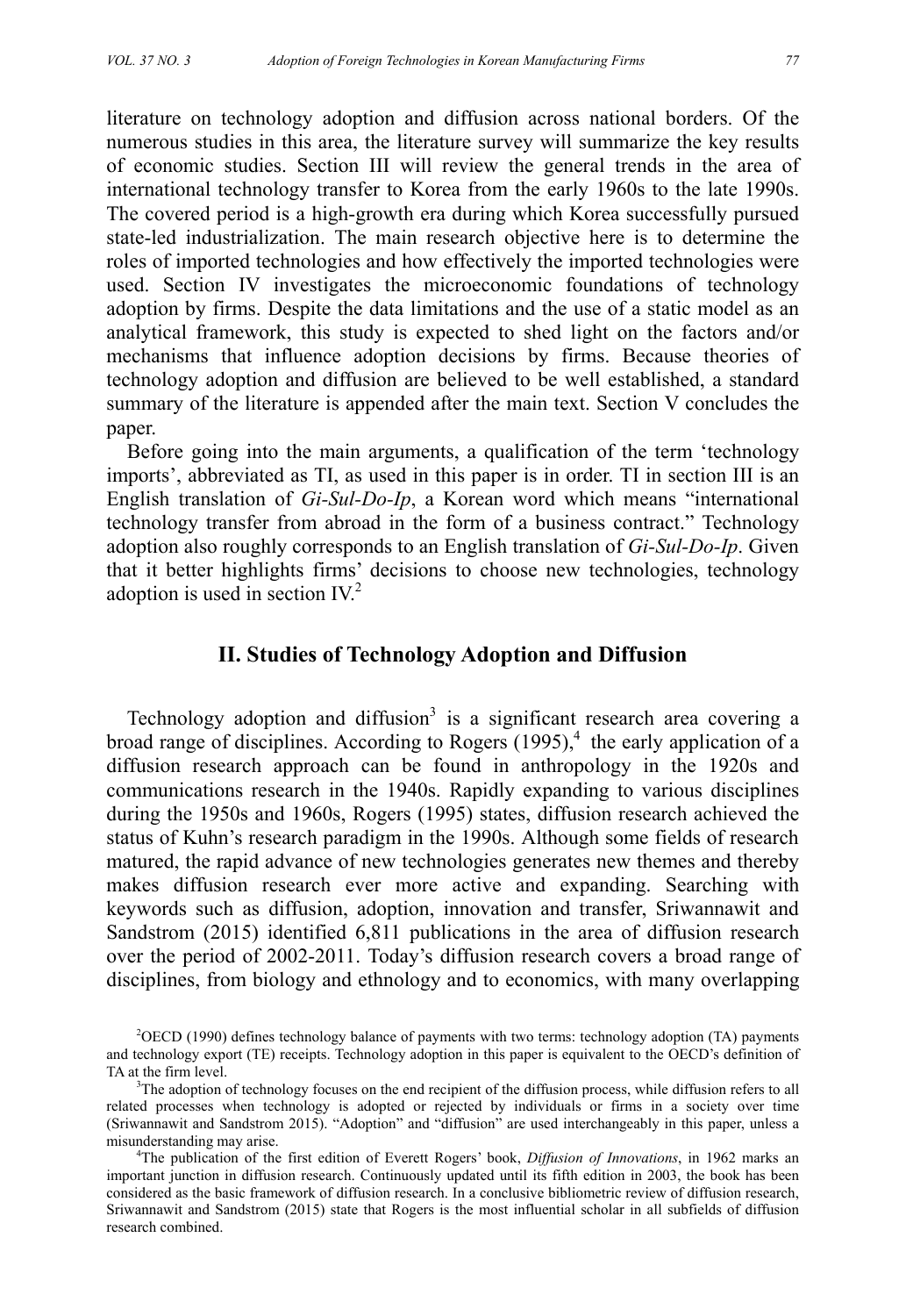research subfields.

In economics, diffusion research has been used as a means of understanding sources of technological change and productivity growth. Diffusion research in economics can be broadly classified into two groups: firm- or industry-level studies and cross-country studies. Early efforts in economic research primarily sought to understand firms' technology adoption decisions. Since the 1990s, a variety of research has emerged in which the issues addressed are considerably broader (Keller 2008). Early micro-studies ascertained s-shaped diffusion curves and factors affecting the speed of diffusion, and the research framework extended to macro-studies of international technology diffusion. The increasing difficulty facing micro-studies in collecting appropriate data is a partial reason for the prominence of macro-studies in recent years (Comin and Mestieri 2014).

Table 1 summarizes the key findings from prior economic studies of technology diffusion. The literature cited in Table 1 is highly selective, only including review papers or seminal works on the subjects. Early studies conceived the analytical framework as the decisions made by firms, based on cost and expected benefits, regarding whether to adopt an innovation. Mansfield (1982) emphasized the significance of resource costs in international technology transfers. More than a physical investment project, the decision to adopt a type of innovation is accompanied by an uncertain stream of future benefits. In general, firms expecting greater benefits from technology will adopt more rapidly (Jensen 1982), and large firms that are positioned to cope better with future uncertainties as well as riskloving firms are more likely to adopt earlier (Davies 1979; Reinganum 1983). Research findings also show that firms with greater human capital and more experience tend to adopt earlier while firms with a multinational scope also hasten their adoption of new technologies (Benhabib and Spiegel 2005; Geroski 2000).

In cross-country studies, research has usually been concerned with the barriers and facilitators of international technology diffusion. Among the key research issues are through what channels and to what extent knowledge and technologies are internationally transferred. Trade openness and lower barriers to international trade are in general known to facilitate international technology diffusion (Keller 2004), as firms exposed to foreign competition tend to adopt newer technologies. But technology transfers across borders are generally imperfect with any means of transfer; codified knowledge can relatively easily cross borders, but the tacit dimensions of knowledge are not simple to transfer internationally. Consequently, the effective transfer of, in particular, tacit knowledge, depends on the intensity of the recipient's learning efforts (Caselli and Coleman 2001; Benhabid and Spiegel 2005). Moreover, history matters in international technology diffusion (Comin and Mestieri 2014). One related issue is the implication of localized knowledge spillover in technology diffusion; studies show that geographical proximity to innovation sources promotes technology adoption (Keller 2002). Recent studies also show that the grip of geography is weakened, as advances in ICT substantially lower the transaction costs between regions (Keller and Yeaple 2013).

Unlike research results pertaining to other drivers of international technology diffusion, research on the role of foreign direct investment in international technology diffusion shows mixed results. Blomstrom and Kokko (1998) surveyed the research on technology spillover effects of the activities of multinational firms and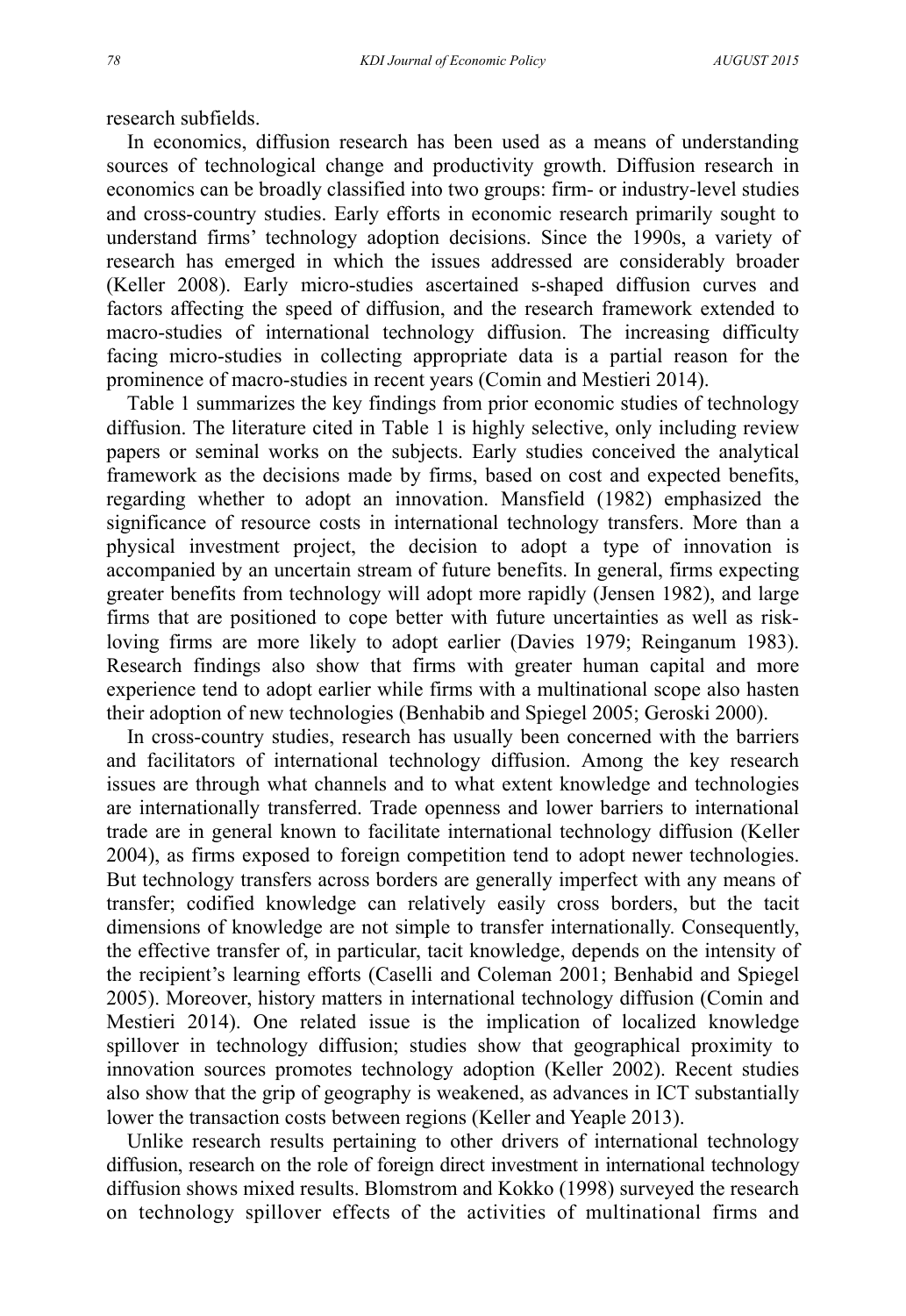| Drivers                   | Research papers                                                | General findings                                                                                                               |  |  |  |
|---------------------------|----------------------------------------------------------------|--------------------------------------------------------------------------------------------------------------------------------|--|--|--|
|                           | Firm- or industry-level study                                  |                                                                                                                                |  |  |  |
| Cost-expected benefits    | Mansfield et al. (1982),<br>Jensen (1982),<br>Reinganum (1983) | Firms expecting greater benefits from technology will<br>adopt more rapidly.                                                   |  |  |  |
| Firm size                 | Davies (1979)                                                  | Large firms tend to be early adopters.                                                                                         |  |  |  |
| Absorptive capacity       | Benhabib & Spiegel (2005)                                      | Firms with greater human capital and experience are<br>more likely to adopt earlier.                                           |  |  |  |
| Multinational scope       | Meyer (2003),<br>Veugelers & Cassiman (2004)                   | MNEs are better conduits for international technology<br>transfer than purely domestic firms.                                  |  |  |  |
| Risk aversion             | Geroski (2000)                                                 | Risk-loving firms are more likely to adopt earlier.                                                                            |  |  |  |
| Cross-country study       |                                                                |                                                                                                                                |  |  |  |
| Trade openness            | Keller(2004)                                                   | Lower barriers to international trade facilitate<br>technology adoption.                                                       |  |  |  |
| Foreign direct investment | Blomstrom & Kokko (1998)<br>Lipsey & Sjoholm $(2005)$          | Greater investments by foreign firms promote<br>technology adoption by domestic firms; mixed results<br>on spillover effect.   |  |  |  |
| Human capital and R&D     | Caselli & Coleman (2001),<br>Benhabib & Spiegel (2005)         | Countries with greater levels of human capital adopt<br>technologies more rapidly.                                             |  |  |  |
| Predecessor technologies  | Comin & Mestieri (2014)                                        | Countries adopted predecessor technologies are more<br>likely to adopt new technologies.                                       |  |  |  |
| Geographic proximity      | Keller (2002),<br>Keller & Yeaple $(2013)$                     | Geographical proximity to the innovation source<br>promotes technology adoption;<br>knowledge transfer is limited by distance. |  |  |  |

| TABLE 1—ECONOMIC STUDIES OF TECHNOLOGY ADOPTION AND DIFFUSION |  |
|---------------------------------------------------------------|--|
|---------------------------------------------------------------|--|

*Source*: Comin and Mestieri (2014), Galang (2014), and Keller (2004).

concluded that there is no comprehensive evidence of the exact nature or magnitudes of these effects. Lipsey and Sjoholm (2005) report more positive results of foreign direct investment on technology spillovers. This paper pays special attention to the role of foreign direct investment with regard to international technology diffusion, as the issue is closely related to a country's technologystrategy for industrialization.

## **III. Korea's Technology Imports**

#### A*. Technology Strategy in Late-industrialization*

Based on the combination of domestic capability building and the attraction of multinational enterprises' production chains, Lall (2003) classified four technology strategies in industrialization among East Asian countries. The autonomous strategy pursued by Korea and Taiwan was based on the development of the capabilities of domestic firms, selectively restricting foreign direct investment (FDI) and actively encouraging technology imports in other forms. The autonomous strategy is clearly different from the FDI-dependent strategies pursued by Singapore and Malaysia in that FDI had been actively promoted as an important policy priority. China and India could leverage large domestic markets to upgrade their import-substituting industries (ISI) along with their global supplier networks. These countries used as the main policy tools trade liberalization and strong export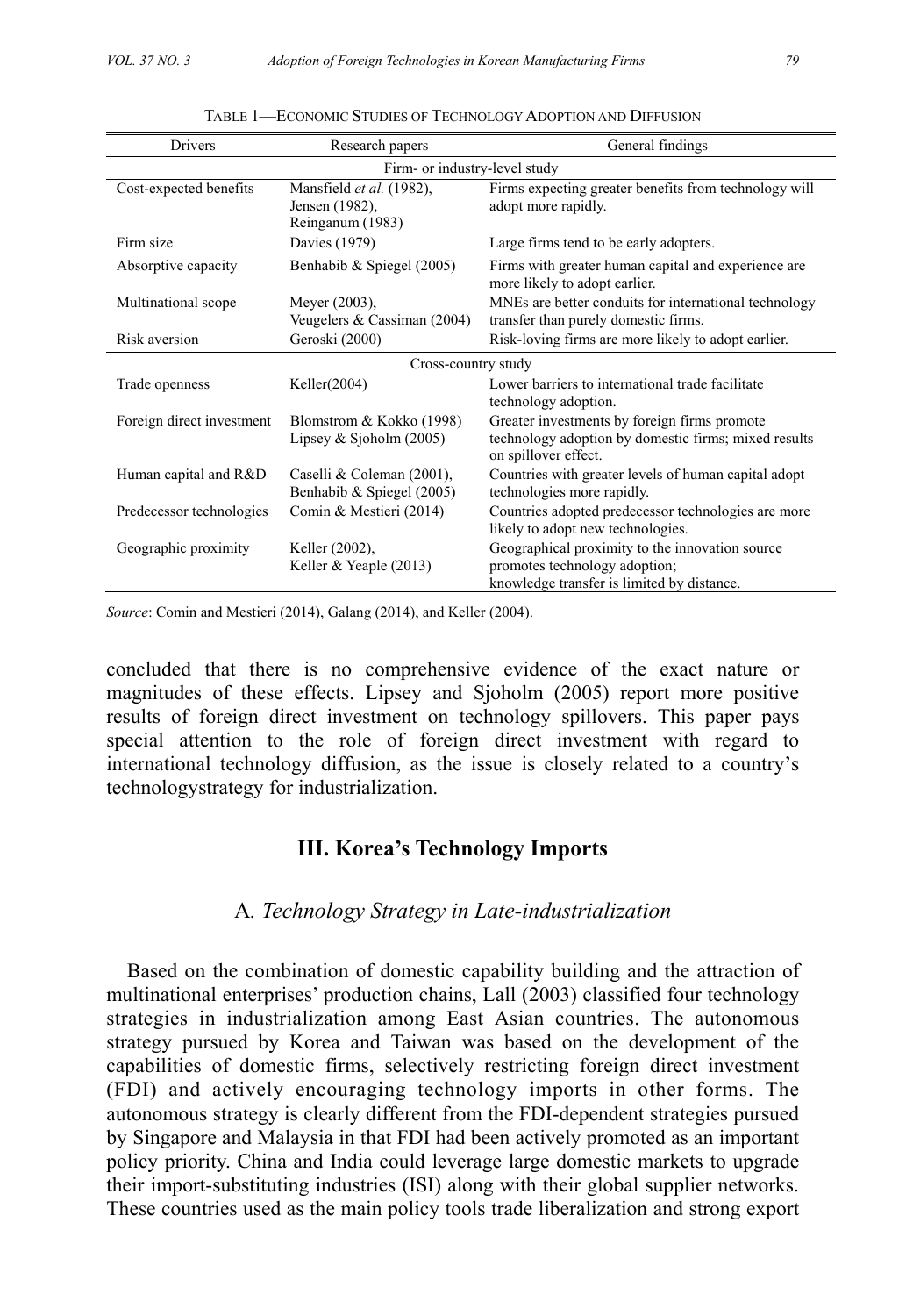| <b>Strategies</b>       | Key features                                                                        | Countries                                    |
|-------------------------|-------------------------------------------------------------------------------------|----------------------------------------------|
| Autonomous              | restrictions<br>Effective<br>FDI.<br>active<br>on<br>promotion of TI in other forms | Korea. Taiwan                                |
| Strategic FDI-dependent | Upgrade MNE activity according to strategic<br>priorities                           | Singapore                                    |
| Passive FDI-dependent   | Driven by FDI but relying on market forces to<br>upgrade the industrial structure   | Malaysia,<br>Thailand,<br>the<br>Philippines |
| ISI restructuring       | Leverage large domestic markets to upgrade<br>import-substituting industries        | China, India                                 |

TABLE 2—INDUSTRIAL TECHNOLOGY STRATEGIES IN EAST ASIA

*Source*: Lall (2003).



FIGURE 1. FOREIGN DIRECT INVESTMENT VS. TECHNICAL TERTIARY ENROLMENTS IN ASIAN COUNTRIES

*Note*: Technical tertiary enrollments are as of 1995; foreign direct investments are annual average of 1994-1997. *Source*: Lall (2003).

incentives, but they lacked such a coordinated industrial policy as pursued as part of the autonomous strategies of Korea and Taiwan.

Figure 1 shows the differences among these countries in terms of foreign direct investment as a percentage of GDP and technical tertiary enrolment as a share of the population. The latter is used as a proxy indicator of domestic technology capabilities. Korea and Taiwan, which pursued an autonomous strategy, showed very low levels of FDI and high levels of technical tertiary enrolment. Singapore, which that pursued an active FDI-dependent strategy, shows the opposite pattern to Korea and Taiwan, while other countries lie between these two groups of countries.

The advantage of the FDI-dependence strategy is that it allows, as Lall (2003) noted, the bypassing of "the slow and arduous process of building domestic capabilities." Trade and investment in those countries with high FDI are closely related to the activities of multinational enterprises (MNEs). MNEs in general are technologically advanced, with spillover from MNEs being an important source of technological learning for host countries. It is crucial to create a favorable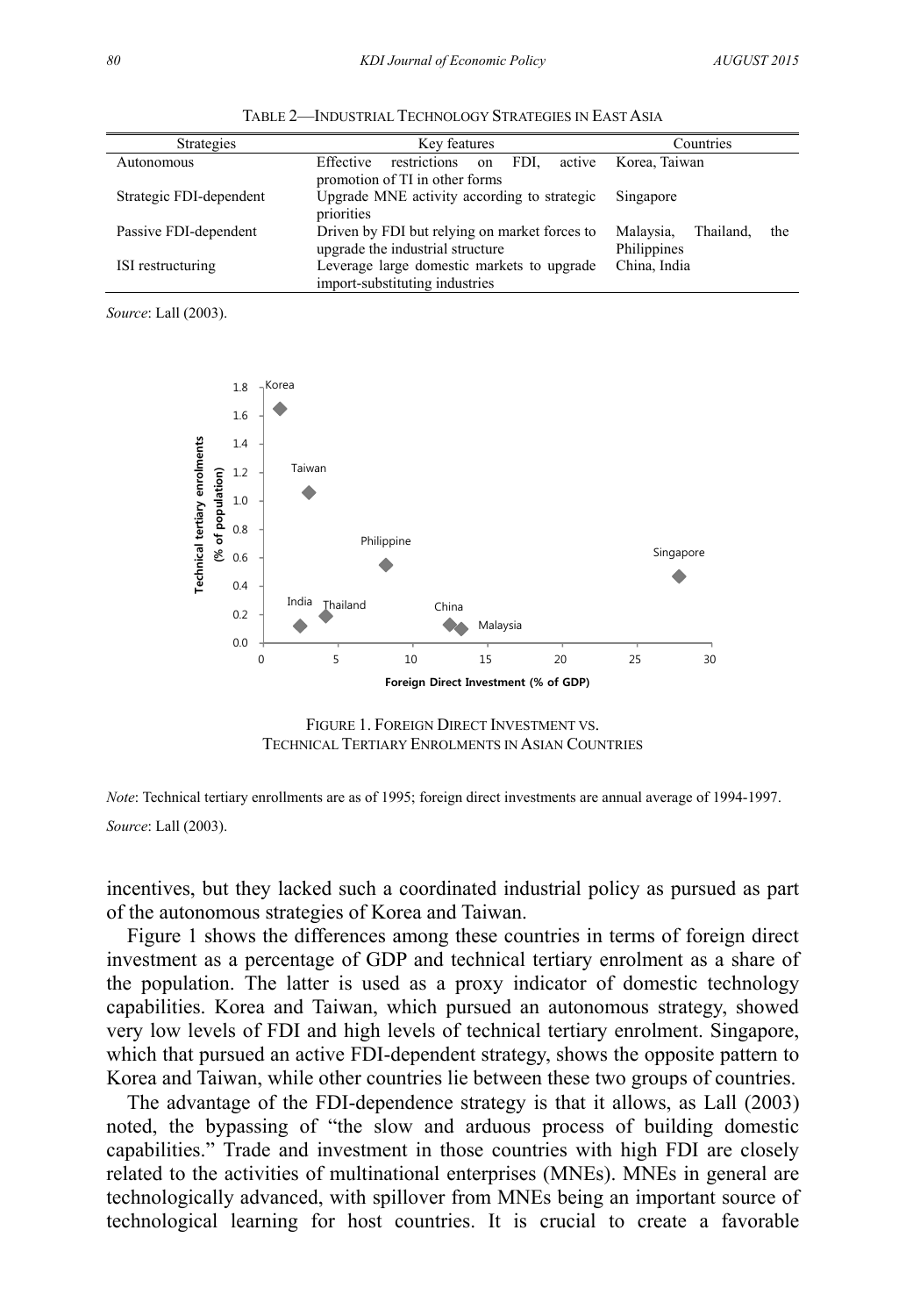environment for MNEs to undertake more advanced, state-of-the-art activities. Collaboration between MNEs and domestic institutions, including business enterprises, is strongly encouraged, but the outcome of this strategy is mixed, as noted in the previous section. The positive spillover effects from MNEs and FDI frequently fall short of expectations.

Korea did not tread this path. Instead, domestic companies are the main actors for building indigenous technological capabilities. However, it is very costly and time-consuming for developing countries to climb the technological ladder. According to the product life cycle theory, the manufacturing process of various products generally moved overseas only after exporting opportunities of products became limited and the core product technologies reached a mature stage in their development and application (Simon 1991). As shown below, the majority of technologies transferred to Korea were already matured, which implies that product markets are also matured and very competitive. Hence, the key to successful industrialization for Korea lies in the country's ability to take advantage of product life cycle characteristics by relying on mature technologies to manufacture products that are sufficiently cost-effective to compete in both domestic and overseas markets.

## B. *International Technology Transfers to Korea*

Selectively restricting foreign direct investment, Korea had encouraged technology imports in other forms. The importation of capital goods embodies the technology and know-how of machine producers. Arm's-length licensing contracts between business enterprises are also popular as a means to trade technologies. Joint ventures, research contracts, reverse engineering, and copying are all possible ways to learn and transfer technologies. Korea has utilized all of these channels.

Out of various channels of technology transfer, this section focuses on what is known as technology imports (TI) in Korea. This is done for two reasons. First, TI highlights the role played by the Korean government in promoting industrial and technological upgrades. Until the late 1980s, the importation of foreign technologies was tightly controlled by the government. A shortage of foreign exchanges to pay for TI was the main reason behind this government control. However, the intervention into TI transactions enabled the government to steer industrial development in a way which fit the national development plan.<sup>5</sup> Second, because the goal of Korea's industrial policy was to build a 'self-sufficient industrial base', which meant to raise domestic companies rather than relying on foreign, multinational companies, effective learning through the importation and assimilation of foreign technologies was a key to accomplish this goal. An analysis of the TI record can unveil the process of the interaction between foreign technologies and indigenous learning efforts.

From 1962 to 1996, the total number of technology imports stands at 9,621

<sup>5</sup> As the rationale of governmental control was to protect infant industries, the policy became more liberal when industries grew.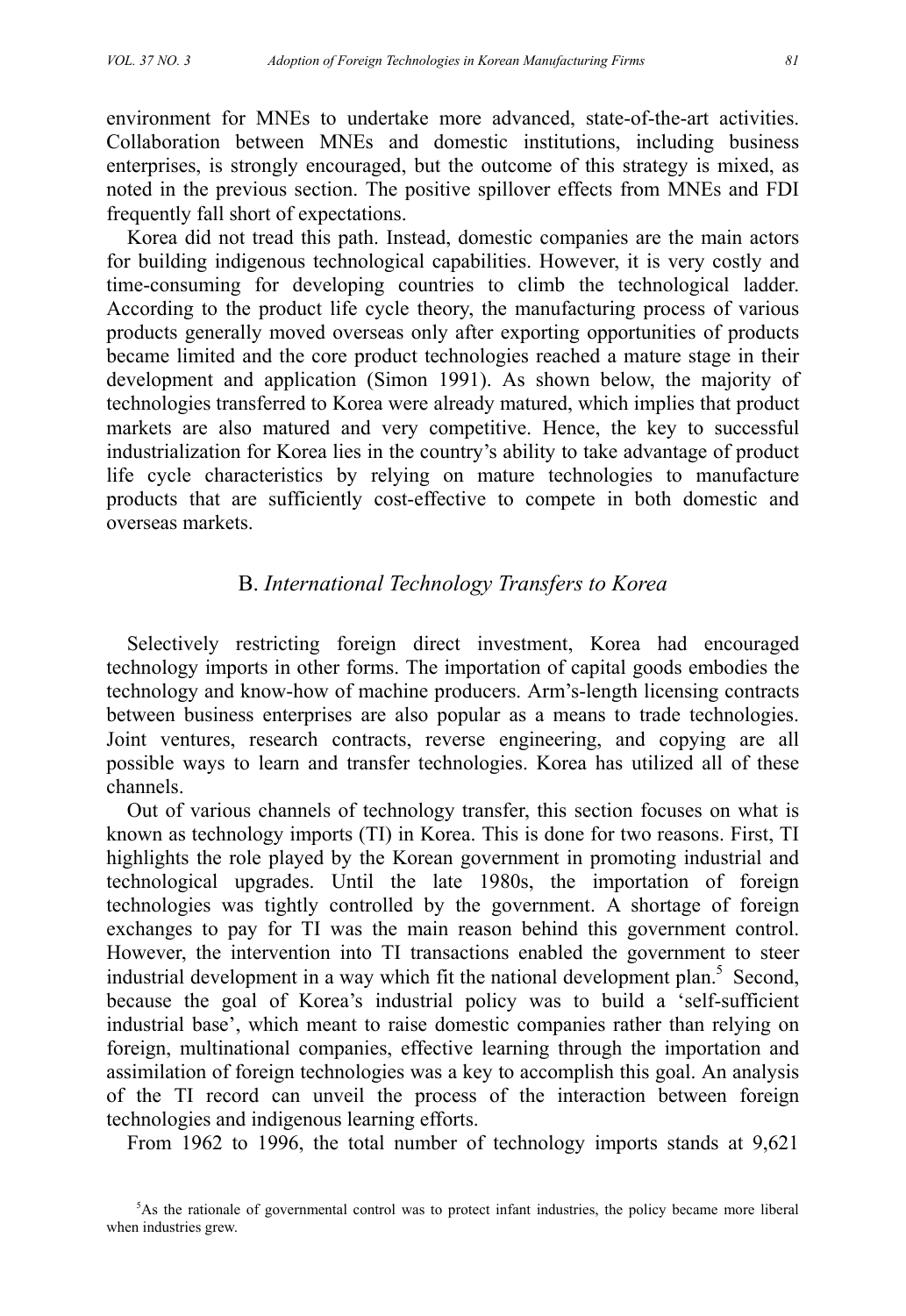| period        | Total number of licensing | Amount of royalty payment |
|---------------|---------------------------|---------------------------|
|               | contract                  | (in million US\$)         |
| $1962 - 1966$ | 33                        | 0.8                       |
| $1967 - 1971$ | 285                       | 16.3                      |
| $1972 - 1976$ | 434                       | 96.5                      |
| $1977 - 1981$ | 1,225                     | 451.4                     |
| $1982 - 1986$ | 2,078                     | 1,184.9                   |
| 1987~1991     | 3,471                     | 4,359.4                   |
| 1992~1996     | 2,095                     | 7,317.7                   |
| total         | 9,621                     | 13,427.0                  |

TABLE 3—TECHNOLOGY IMPORTS TO KOREA, 1962~1996

*Source*: Ministry of Science and Technology.

cases<sup>6</sup> (See Table 3). As the process of industrialization deepens, the number of TI contracts increases very rapidly, peaking during the period of 1987-1991. As the numbers increased, the payment amounts also continuously increased. Because many contracts contain multi-year payments, the royalty payment amounts increased further, even after the peak in the number of contracts. In addition to the number of contracts and the amounts of royalty payments, official TI records contain information on countries of origin, industrial classifications, and brief descriptions of the technologies. In terms of payments until 1996, 51% were paid to US companies, and 32% to Japanese companies. The U.S. and Japan were the major sources of technology to Korea. An interesting classification is 'types of technologies', which classifies the contents of contracts into the five technologies of technical information,<sup>7</sup> technical assistance, ${}^{8}$  patents, brands, and other types of industrial properties. According to a report published by the Korea Industrial Technology Association (1988), out of 2,407 TI contracts made between 1983 and 1987, 94% of them were made to secure the provision of technical information, whereas 85% contain clauses pertaining to the provision of technical assistance. In addition, the allowance of use of patents and brands accounted for 47% and 23%, respectively. The fact that the majority of TI contracts contain provisions for technical information and technical assistance implies that international technology transfers involve a process of learning and building technological capabilities.

The increasing trends in the numbers or amounts of TI hint at an increasingly important role played by foreign technologies in Korea. However, the official records in the *Annual Report on Technology Imports* are limited in providing further information on how these imported technologies were utilized. In order to

6 Due to government intervention into TI activities, nearly all transactions that incurred payment in foreign currencies were officially recorded until the late 1990s. The coverage of TI records until the year 1988 is nearly complete due to the approval system under which companies had to operate. The approval system changed became a report system in 1988: companies reported their transaction records directly to the government or via the bank that made the payment transactions. The farther the year from 1988, the more incomplete the TI records become. This partially explains the decrease in the total number of licensing contracts from 1992 and to 1996. As one referee commented, there must be other reasons for the decrease. The OECD (1996) explains that as the Korean economy became more technology-intensive, foreign firms became more reluctant to provide core technologies. This tendency seems to have intensified over time.

Technical information includes non-patented technical know-how: layouts and construction of plants, the installation of machines and tools, assembly and manufacturing procedures and methods, and methods of quality control.

<sup>8</sup>Technical assistance includes such activities as invitations of experts and technical training of engineers, and the dispatching of engineers to licensor companies.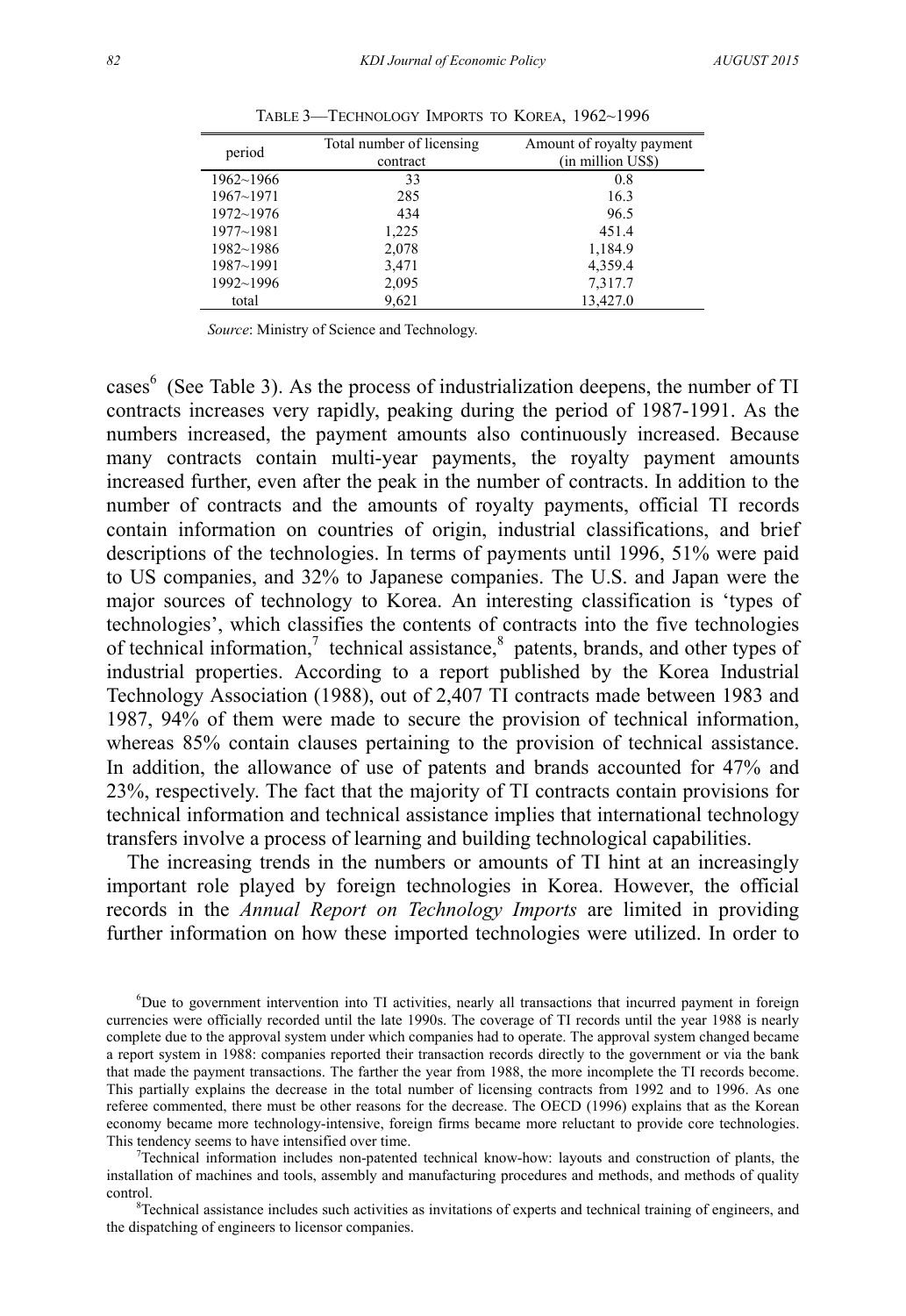address this issue, it is necessary to find other sources of information. The most direct means of doing this is to search for evidence of how imported technologies were utilized by the companies that entered into TI contracts. A report produced in 1980 stemming from collaborations among three institutions is a good example of this – a very detailed exploration of how imported technologies were used by firms.<sup>9</sup> Another technique is to rely on secondary literature on the themes on TI in Korea. There are a few reliable studies on this. Reports published by three organizations are worth mentioning:<sup>10</sup>

- The Korea Productivity Center (1985): One of the earliest studies of the effect of TI - the main objectives of this study were to identify difficulties faced by Korean companies that had entered into technology licensing contracts with foreign companies and to help them overcome the problems. An analysis was done based on firm-level surveys. Survey questionnaires were sent by mail to 874 companies that had signed TI contracts for the period of 1962-1984. The mail surveys, composed of responses from 287 companies, were complemented with additional visits to conduct interviews with key people at 36 companies.
- The Korea Development Bank (1991): Commissioned by the Ministry of Finance, the KDB conducted the most comprehensive study of the effect of TI. The main part of the study is composed of detailed case studies of the development of technologies in the following ten industrial sectors: electronics, electricity, machinery, chemicals, textiles, materials, ceramics, shipbuilding, pharmaceuticals, and food. The case studies were complemented with mail surveys, the design of which is based on previous works by KPC and KITA. Mail questionnaires were sent to 1,669 companies that had imported foreign technology in the 1980s. In this case, 821 companies replied to the mail surveys. Site-visit interviews at 131 companies were also conducted.
- The Korea Industrial Technology Association (1995): KITA has conducted many surveys. A survey in 1988 assessed 1,080 cases out the 1,408 TI contracts written between 1984 and 1986. The 1988 survey received 432 valid replies. It was generally similar to KPC (1985) in terms of the survey questionnaires, but KITA continued the survey, at three to five year intervals, until the mid-1990s. The 1995 survey is the last in the series. The target of the 1995 survey was 1,670 TI contracts written over the period of

<sup>9</sup> Three organizations collaborated in preparing the report – the Korea Institute of Science and Technology, the Korea Association of Machinery Industry, and the Korea Chamber of Commerce. The report is, to the best of my knowledge, the most comprehensive and detailed *technical* report on TI in Korea.<br><sup>10</sup>Due to the importance of TI not only for business enterprises but also for its contribution to industrial

development, many public organizations were engaged in work related to the TI of business enterprises. For instance, the Korea Institute of Science and Technology (KIST) established Technology Transfer Support Center in 1976. In addition to the promotion of the transfer of technologies developed by KIST to domestic companies, the Center also helped business enterprises search for appropriate foreign technologies, make favorable contracts, and they assisted in solving problems related to the assimilation of imported technologies (KIST, 2006). Several public organizations published guidebooks on international technology transfers which contained detailed explanations of the process of international technology transfer, including contract templates in English (KIMM. 1987; KITA 1991). In addition, many organizations conducted studies of the effect of TI on, for example, the productivity of firms and the technological progress of industries.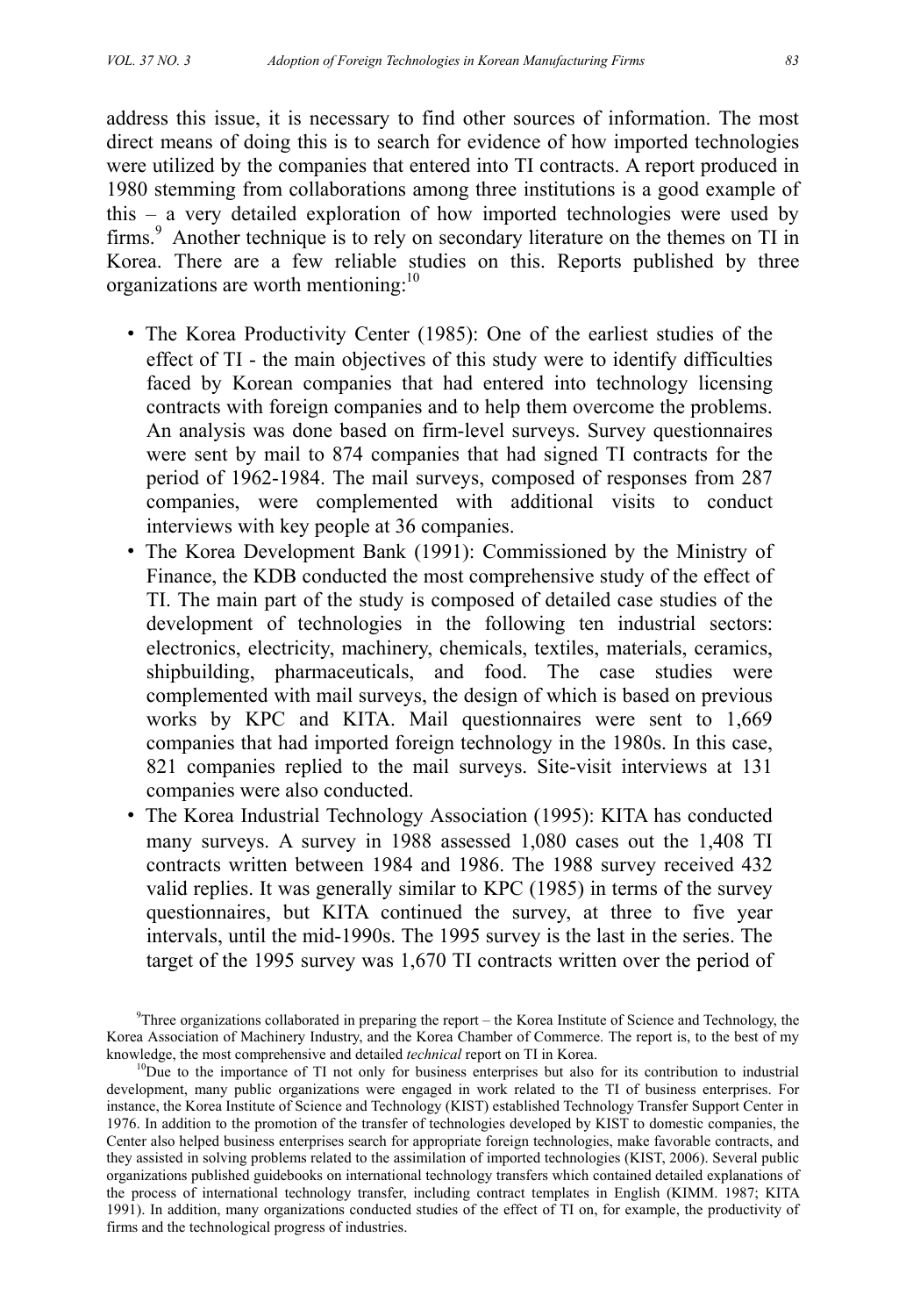(UNIT: %)

1992 and 1994. The mail survey received 493 valid replies. Although not as comprehensive as the KDB survey of 1991, The KITA survey of 1995 is valuable because it contains the latest information on TI in the early 1990s.

Based on surveys of these three organizations, we devise and answer three questions about the characteristics of TI and its effects on technological developments in Korean industries.

## 1. Why Import Foreign Technologies Instead of Engage in In-house Development?

All of the surveys cited in Table 4 contain a question about the reasons why the companies opted for importing foreign technologies instead of developing in-house technologies. Out of five answers, the lack of in-house development capabilities accounts for a large share in explaining the reason of TI, at 55% in 1985, 35% in 1991 and 38% in 1995. Reduction of costs and the shortening of technology development time were other main concerns; 20% of companies in the 1985 survey noted these as the main reasons, with 34% in 1991 and 39% in 1995. Only around 10 percent of companies indicated a risk and uncertainty in technology development and improved external credibility as reasons behind technology imports. It is important to note that opposite trends arose between the first and second most important reasons. Over time, companies increasingly place much emphasis on cost reductions and on saving time as the main reasons to pursue TI, because as companies accumulate technological capabilities, they tend to be concerned more with the cost and time elements of technology development.

|             | Impossible to<br>develop in-<br>house | Reduction of<br>$\cos t \&$<br>shortening of<br>time | Lowering of risk<br>& uncertainty | Improvement<br>of external<br>credibility | Others |
|-------------|---------------------------------------|------------------------------------------------------|-----------------------------------|-------------------------------------------|--------|
| KPC (1985)  |                                       | 20                                                   |                                   |                                           |        |
| KDB (1991)  | 35                                    | 34                                                   | 19                                |                                           |        |
| KITA (1995) | 38                                    | 39                                                   |                                   |                                           |        |

TABLE 4—REASONS FOR TECHNOLOGY IMPORTS

*Note*: Number of responses in three surveys, KPC (1985) = 287; KDB (1991) = 1,567; KITA (1995) = 440.

## 2. How Rapidly Did Korea Receive New Technologies from Abroad?

The speed of international technology transfers or diffusion is important because it affects how rapidly follower countries can catch up with frontier countries. A higher speed of technology transfer means a greater chance of catching up. The time lag in the trans-border movement of technology generally becomes longer between advanced and developing countries than it is for countries with similar levels of economic development. Product life cycle theories postulate a typical pattern of international technology transfer with significant time lags according to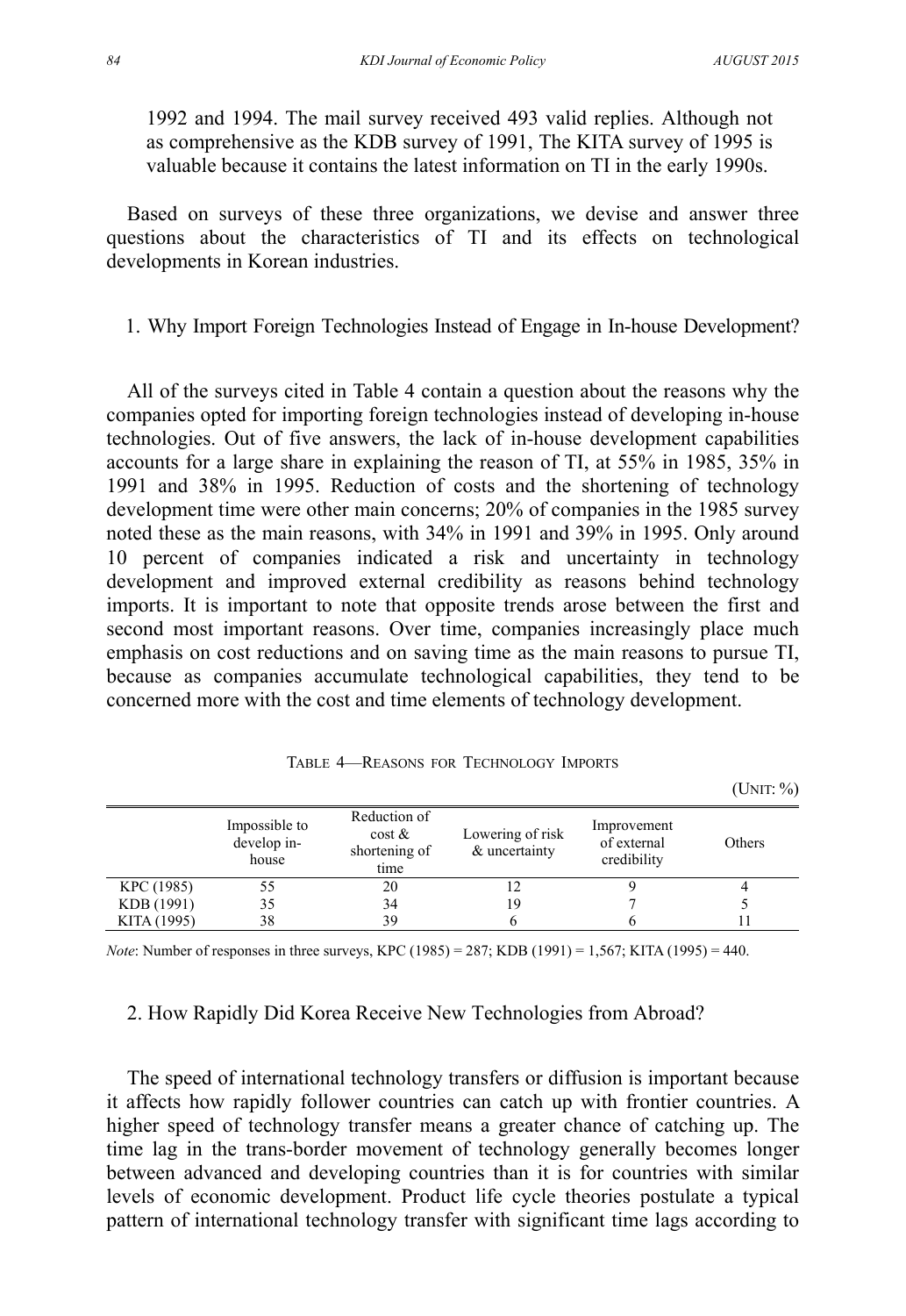|             | Less than 3 | 3-5 years | $5-10$ years | $10-20$ years | More than 20 |
|-------------|-------------|-----------|--------------|---------------|--------------|
|             | vears       |           |              |               | vears        |
| KDB (1991)  |             | 18        | 30           | ۷b            | 18           |
| KITA (1995) | ∸           | ت سک      | 26           |               |              |

TABLE 5—YEARS PAST SINCE AN IMPORTED TECHNOLOGY WAS FIRST DEVELOPED

*Note*: KPC (1985) does not contain this question.

the level of economic development. Technologies invented in an advanced country initially move to other countries in similar economic conditions and then later to developing countries that are insufficient with regard to capital and skills.<sup>11</sup> From a sample of 31 US-based firms, Mansfield *et al.* (1982) provide evidence of the number of years between technology transferred overseas and its introduction in the United States. According to them, the age of technology transferred overseas ranges from 5.8 years for an overseas subsidiary in a developed country, 9.8 years for an overseas subsidiary in a developing country, and 13.1 years for licensing or joint ventures. The evidence, consistent with the theory of product life cycle, clearly shows that technologies flow last through licensing or joint venture channels.

Reports from the KDB and KITA discuss how much time passes after imported technology is developed in a foreign country. Because the years are grouped, precise averages are not possible. For the KDB survey, more than half of technologies are aged less than ten years. The imported technologies are younger in the KITA report of 1995, with 45% of imported technologies being less than five years old. With only these two survey results, it is too early to conclude that the time lag of technology between Korea and foreign countries is shortened. However, it is clear that the average number of years of Korea's imported technologies is much shorter than in the findings by Mansfield *et al.* (1982).

In addition to the question of the age of technology, the Korean surveys included an interesting item which showed the differences in the stages of technology development in Korea and in advanced countries. The KDB survey divides the life cycle of technology into the four stages of introduction, growth, maturity, and decay.12 Each company was asked to check, at the time of importation, at which stage of the life cycle the technology is in Korea and in advanced countries. The survey results found that in Korea, 82 percent of imported technologies were at the stage of introduction, 15 percent were at the stage of growth, and 3 percent were at the stage of maturity. For the life cycle stages of those imported technologies in advanced countries, 11 percent were at the stage of introduction, 31 percent were at the stage of growth, 55 percent were at the stage of maturity, and the remaining 3 percent were at the stage of decay. The difference in the stages of the technology

 $(UNIT = %)$ 

<sup>&</sup>lt;sup>11</sup>There are many factors influencing the process of international technology transfer. Rogers (1995) is a very comprehensive and in-depth reference on this issue. The study of Freeman and Soete (1997) contains a chapter on international technology transfers from a catch-up perspective.<br><sup>12</sup>KITA (1995) also contains a similar question about the life cycle of technology between Korea and

advanced countries, but it divided the issue into six stages, and the terminology is somewhat different from that of KDB (1991). Nonetheless, the pattern of the technology gap found in the KDB survey is nearly identical to that in the KITA survey.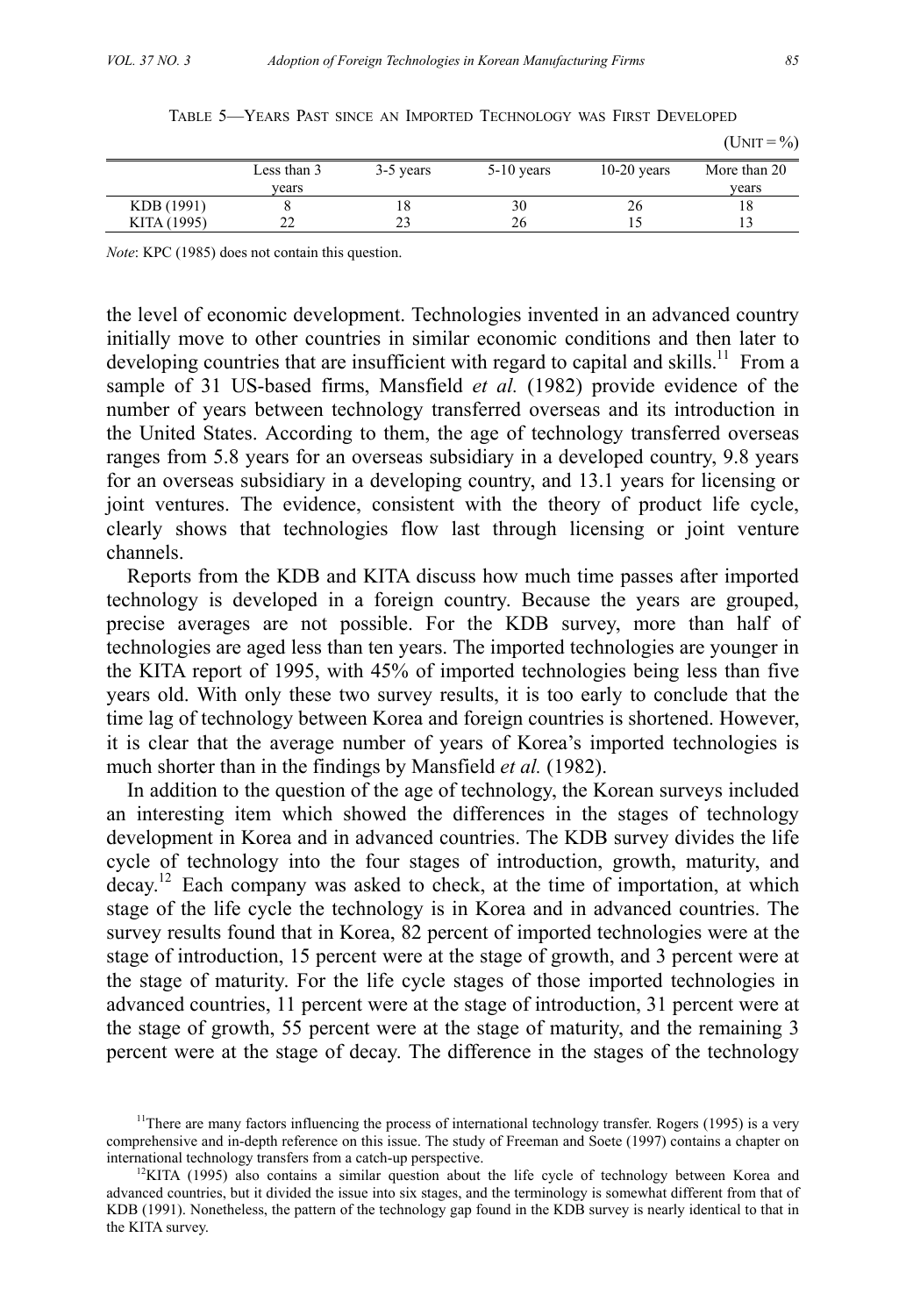

FIGURE 2: LIFE CYCLE OF IMPORTED TECHNOLOGIES

life cycle indicates the existence of a technology gap between Korea and advanced countries, as measured in terms of imported technologies. The KDB survey results are reproduced in Figure 2. The figure shows the existence of a striking technology gap between Korea and advanced countries. It also suggests that imported technologies could be a means to narrow the gap.

3. To What Extent are Imported Technologies Utilized?

The KDB survey contains a very interesting and important section on the use of imported technologies. In order to understand how those imported technologies are used, the survey divided the stages of TI use into the following three areas:

- Primitive stage of application: Under the guidance of the supplier company, imported technologies are applied on site. The solution to technical problems mostly relies on the supplier company.
- Intermediate stage of digestion/absorption: As the technical guidance of the supplier company is becoming complete, engineers make use of the imported technologies. The accumulation of technological capabilities proceeds at this stage.
- Mature stage of improvement/development: Technological capabilities are accumulated such that they are sufficient to develop new products or create technological innovations. When the needs of technology imports arise, core technologies are selectively imported. This allows a company to move up the technology ladder.

The survey shows that as more time elapses from the year of TI, more imported technologies are modified, improved, or become a source of innovation. For those 140 technologies that imported in 1990 (hence, only a year had elapsed from the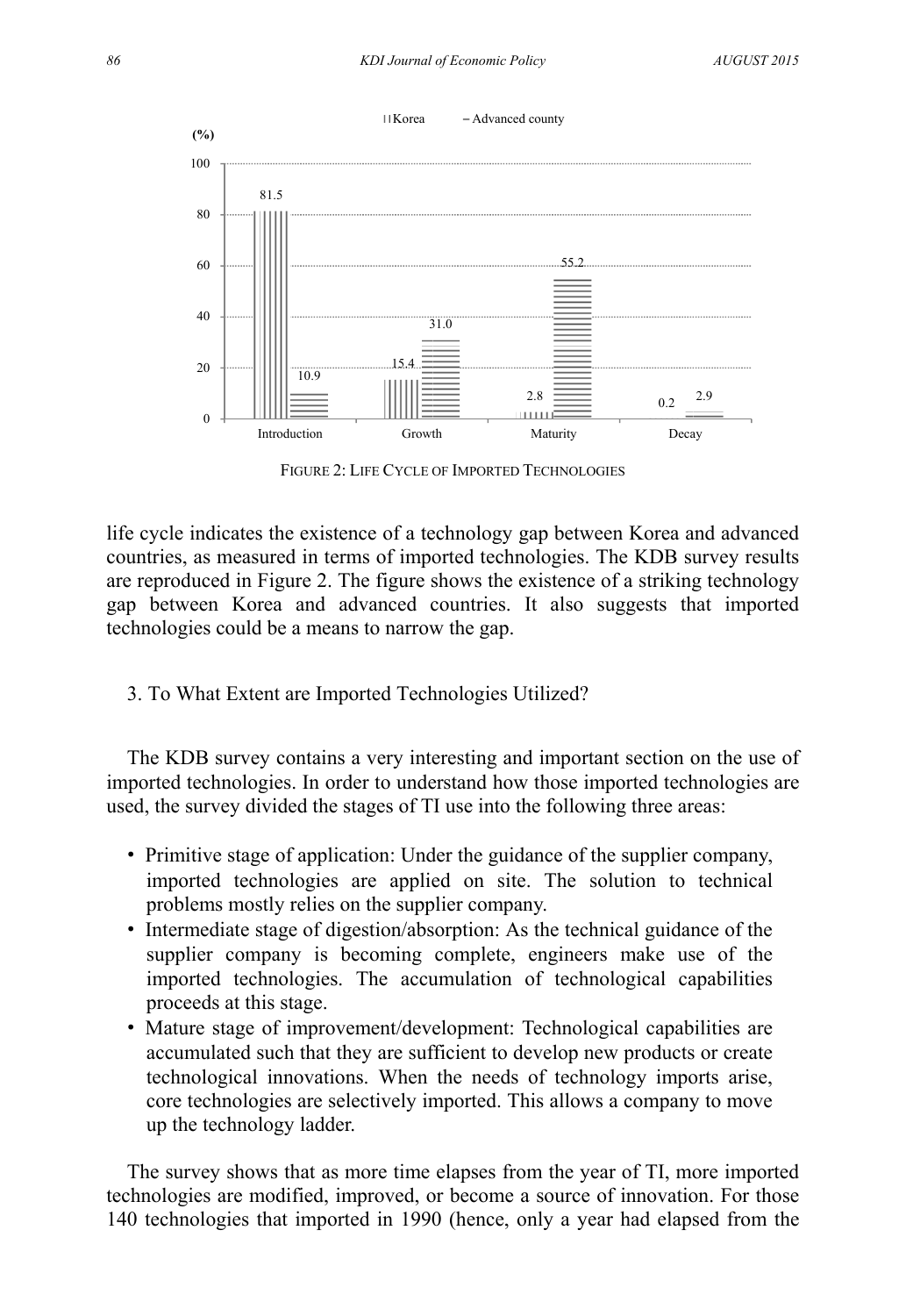

FIGURE 3: STAGES OF USE OF IMPORTED TECHNOLOGIES

*Note*: Numbers in parentheses are cases of TI made during the year.

*Source*: KDB (1991).

time of the TI), 52% are at the primitive stage of application, 31% at the intermediate stage of absorption, and 17% at the mature stage of improvement. For those 566 technologies that imported from 1980 to 1985 (hence, roughly 5 to 10 years had passed since the time of TI), only 8 % remained at the primitive stage of application, whereas roughly half of technologies are improved or led to a new innovation. The survey results demonstrate that most imported technologies are well absorbed and assimilated, leading to substantial improvements as compared to the original forms. Narrowing the technological gap between Korea and advanced countries cannot be accomplished only by importing advanced technologies. Narrowing the gap requires a substantial amount of effort by the importing country. Imported technologies are adapted and assimilated. As noted in the replies of nearly two thirds of Korean firms in the KDB survey, imported technologies are adapted and assimilated during the application process.

## **IV. Microeconomic Analysis on Determinants of Technology Adoption**

Using the survey data introduced above, this section will explore the microeconomic foundation of technology adoption. The equilibrium model of technology adoption is used as the research framework, as it is a convenient tool for organizing diverse aspects of technology adoption and diffusion. However, the model must be modified when applied to the survey data in this paper. This section will discuss this in detail. Considerations of factors affecting technology adoption are the standard examples taken from previous studies, except for discussions about the production structures. These are all appended after the main text. Empirical findings will be offered with discussions about the implications of the estimation results.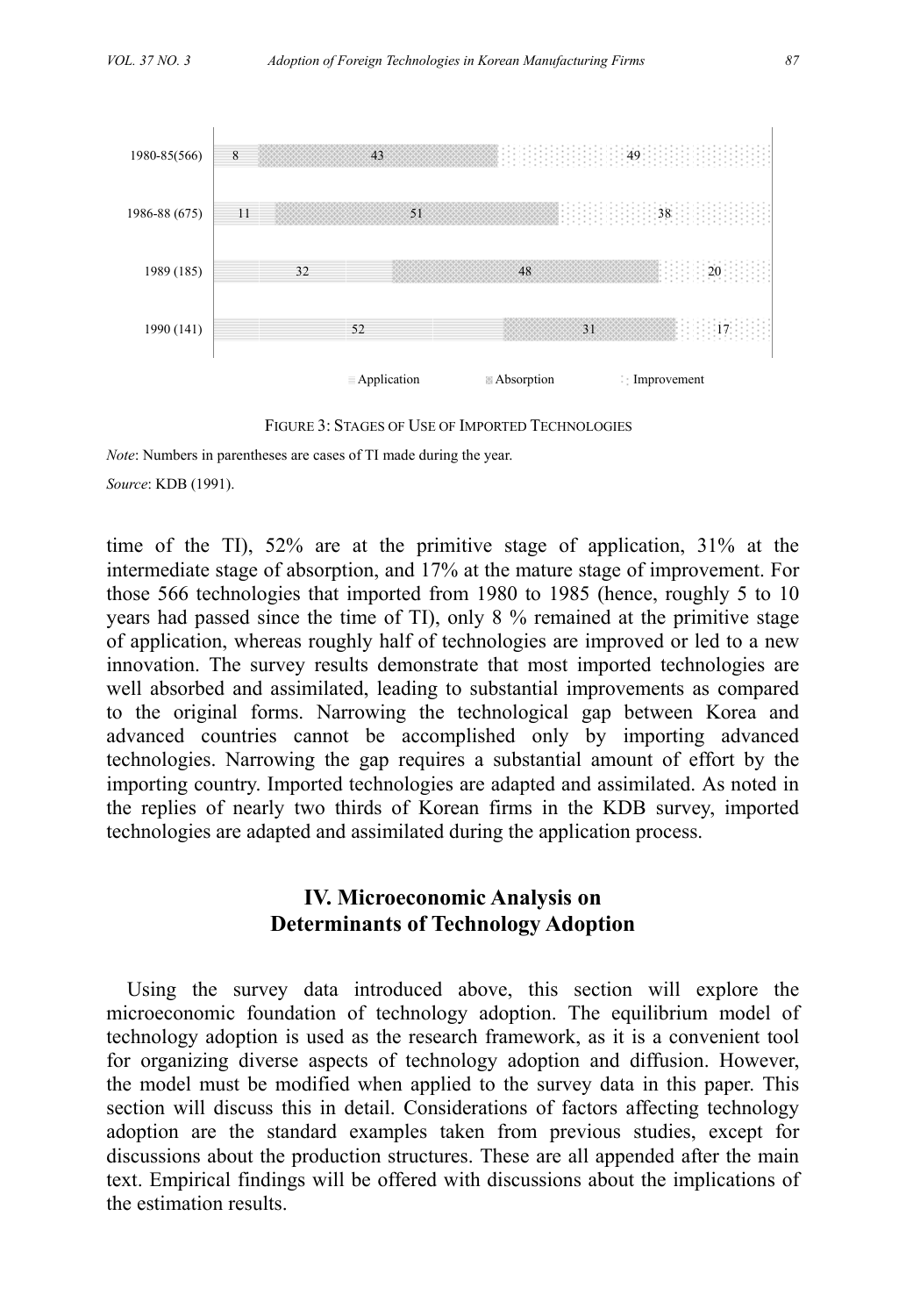## A*. Equilibrium Model of Technology Adoption*

Starting with the stylized facts expressed by the sigmoid diffusion curve, theories on technology adoption and diffusion aim to identify the underlying mechanisms and factors which explain the diffusion process. This paper posits a firm's technology adoption behavior as a choice problem with the assumption of profit maximizing at an instantaneous moment of time. Accordingly, econometric specification is framed as a probit model of technology choice in a static setting, a variation often known as the equilibrium threshold model of technology adoption.<sup>13</sup>

Firms in equilibrium are assumed to differ in certain characteristics,  $x_i$ , affecting the probability of adopting a new technology. As Geroski (2000) states, the trick with equilibrium models of technology adoption is to identify the relevant characteristics  $x_i$ . The firm adopts the technology when  $x_i$  exceeds a certain threshold level  $x^*$ . The probability of firm *i* adopting a new technology when  $x_i$ exceeds  $\vec{x}$  can be expressed as follows (notation from Besley and Case 1993),

Probability {adoption by firm  $i$ } =  $\varphi(\gamma x_i / \sigma_u)$ ,

where  $\Phi$  is a distribution function of the gain of firm  $I$ ; the gain of the new technology for firm *i* is parameterized as  $yx_i + u_i$ , in which  $u_i$  denotes the *exante* disturbance shock. In the empirical analysis below, the distribution of the disturbance terms is assumed to follow either a normal or logistic distribution, which produces a probit or a logit model respectively. The coefficients from the logit and probit model estimations are not directly comparable, as they are scaled differently. However, because the curvatures of the normal distribution of the probit and logistic distribution are similar apart from the fact that the logit model has fatter tails, the estimation results are not statistically significantly different.<sup>14</sup>

Because the adoption behavior and diffusion process does involve consideration of the current profit due to the use of the new technologies or the future stream of the expected benefits, the adoption and diffusion process is dynamic in nature. Therefore, applying the probit model in a static setting requires some explanation. One reason is related to the data problem. An ideal approach to modeling adoption behavior is to specify explicitly the dynamic process with the data set suited as such. The data of this paper is far from ideal; it is compiled from a one-time survey of a cross-section of firms that entered into licensing contracts with foreign suppliers. Moreover, the survey questionnaires are lacking many important issues that were required if they had been designed to study adoption behavior. Consequently, the data set is plagued with shortcomings which cannot meet the requirements outlined by Besley and Case (1993). Facing this limitation, the paper opted for the creation of a parsimonious model of adoption behavior based on a

 $13$ For a comprehensive review of microeconomic models of technology adoption, see Geroski (2000), David (2011) and Foster and Rosenzweig (2010). Comin and Mestieri (2014) offer the latest contribution to the literature on macroeconomic studies of technology diffusion.<br><sup>14</sup>An advantage of using the logit model is the accompanying use of odds ratios, which give clearer

interpretations of estimates.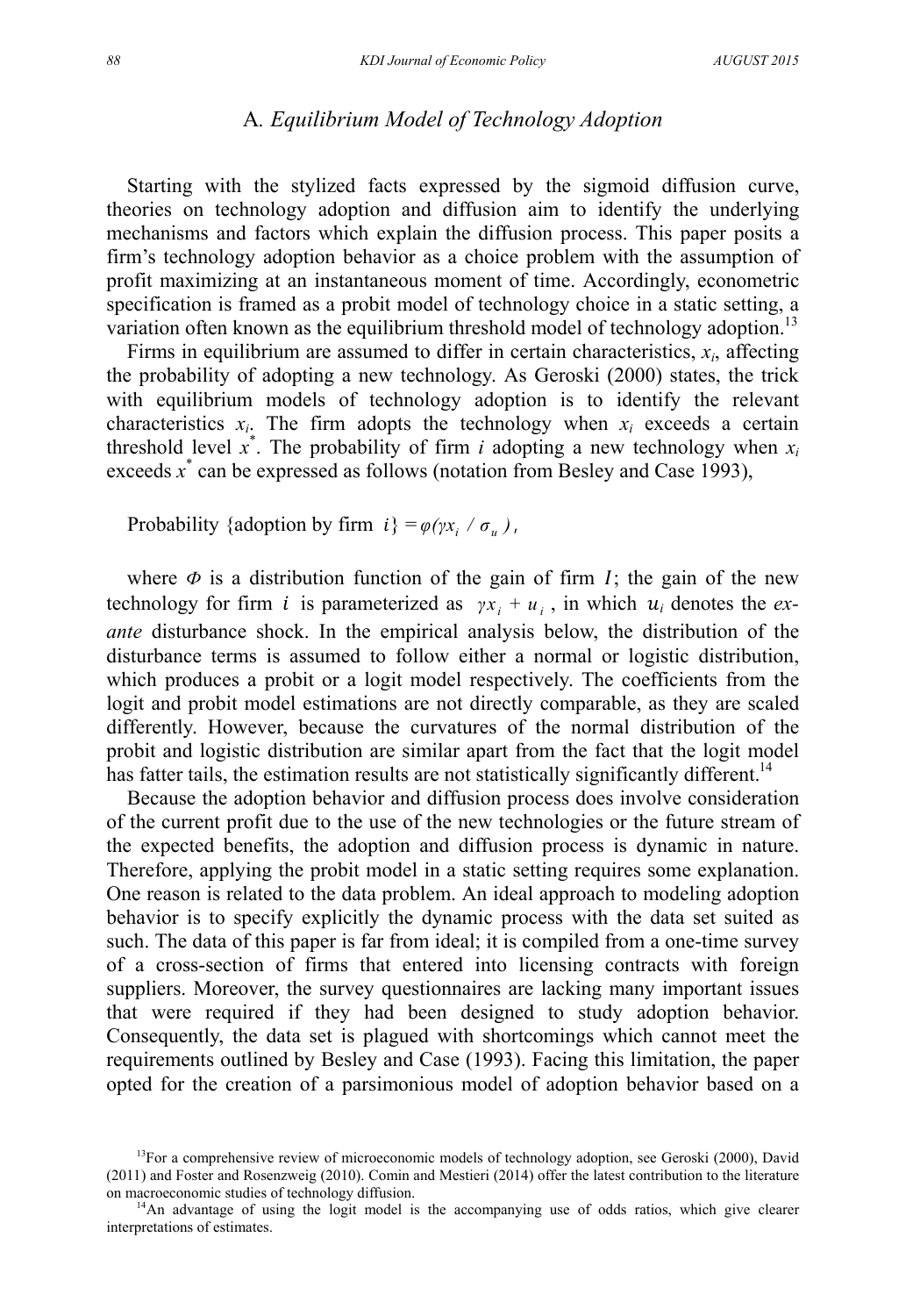short-run, or instantaneous, profit maximization assumption.

The question therefore becomes how well the static model can explain the dynamic process of technology adoption. The model assumes that in response to price changes, firms can reshuffle their production structure so as to maximize profit, with the resulting outcomes reaching Pareto optimality. As the production function itself can move out when the factor price ratio changes, the modeling of profit maximization requires dynamic considerations of changes in technologies. Therefore, a static model can provide a snapshot of technology adoption out of a long-term dynamic process. Moreover, it is difficult to distinguish an instantaneous response from a long-run adjustment. One way to cope with this limitation of a static model is to check the sensitivity of the estimation results with separate regressions, with the criterion of the separation of the entire sample into entries that contain temporal changes. This may be an empirical counterpart to the comparative static approach in economic theory.

## B*. Estimation of the Determinants of Technology Adoption*

#### Data

Variables are selected from the KDB survey. The selection is indeed a result of a compromise between data availability and theoretical requirement, as the KDB survey does not contain many important variables, such as the prices of technologies. The survey questionnaires are mostly composed of multiple-choice questions; hence, the result is what is called categorical data. These categorical data are used as dummy variables. Table 4 provides a summary of the data with brief statistics.

The dependent variable is "year(s) elapsed since the initial time of invention." The survey offers six answers with one choice: 1) within a year, 2)  $1\sim 3$  year(s), 3)  $3-5$  years, 4)  $4-10$  years, 5)  $10-20$  years, 6) more than 20 years. It is assumed here that firms choose technologies out of time streams. In other words, firms can choose either newer or older technologies, depending on their attributes, with the assumption that newer technologies are better than older ones.<sup>15</sup>

Explanatory variables are composed of six groups. The first group contains variables related to the production structure. Capital intensity, defined as total assets divided by the number of employees, wage per employee, and sales per employee, are used in the regression. These three variables are not compiled directly from the survey but are added by the surveyor based on the KDB's own information about Korean manufacturing firms. The addition after the survey resulted in many missing values in these variables. The values of these three variables are positive and continuous, and they are transformed into logarithms in the estimation.

The remaining five groups of variables are all taken from the survey results. Because the questionnaire items are composed of multiple-choice questions, the

<sup>&</sup>lt;sup>15</sup>The dependent variable contains a censoring problem, as the observed year is right-censored. Transforming the dependent variable into a categorical data mitigates the censoring problem. This issue will be discussed more in the section on the empirical strategy below.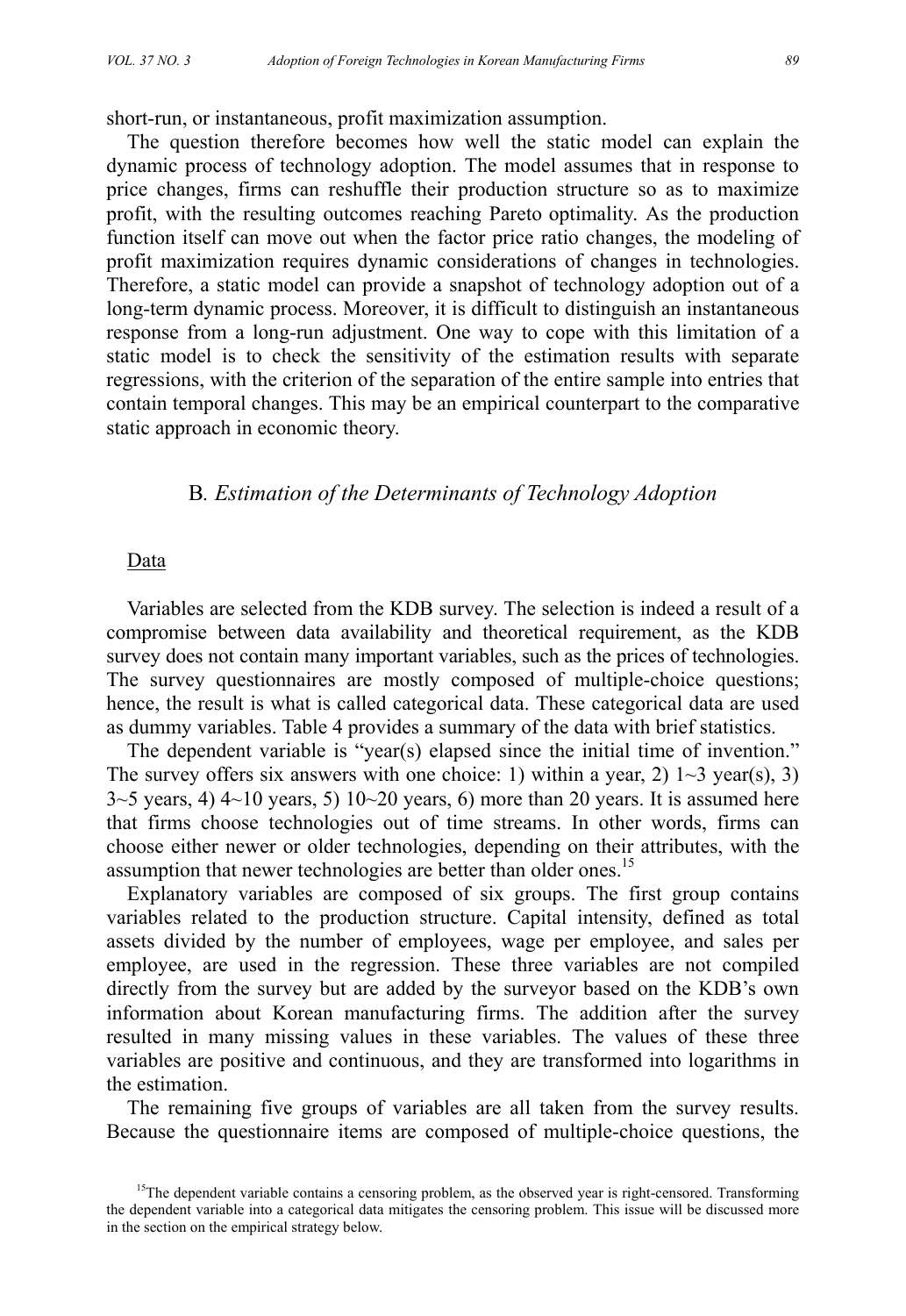variables are all transformed into dummy variables.

Firm attributes are composed of three variables. A large firm variable takes a value of 1 if the firm is registered as a large enterprise and 0 if it is a small or medium-sized enterprise. A domestic firm variable has a value of 1 if the firm is a domestic firm, 0 if it is not, such as a multinational firm or a joint venture. The R&D Lab variable asks whether the firm has a R&D laboratory, with a value of 1, or if not, with a value of 0. The R&D Lab variable is a proxy for a firm's level of competence, as discussed as a demand determinant in the appendix. The higher the competence is, the quicker the expected adoption will be. The large firm dummy can be interpreted as an institutional factor. The role played by foreign firms in technology transfers has been one of key research and policy issues. As explained in section II, the empirical evidence shows mixed results.

Three variables compose a group called 'market conditions'. A survey questionnaire asked whether the firm had contacted any other firms before the actual contract, with the answer of either yes or no. This information is used as the Prior contact dummy variable. The Prior contact variable has many connotations. It can imply the existence of a technology market where arm's-length technology transactions occur, it can imply an extensive search effort by firms to find the right partner for a technology transaction, or it suggest the existence of a stable relationship between a licensor and a licensee. With the survey data, it was not possible to distinguish among these; most likely it would be safe to that assume of all these exist. In contrast, the other two variables are easier to interpret. A survey item asked whether the imported technology or a similar form already existed domestically at the time of adoption, with one choice out of five possible answers. The case of domestic non-existence is denoted as the No Existence variable with a value of 1. The Existence variables took a value of 1 when both the adopted technologies and similar forms, implying the potential for replacement, already existed. In addition to a literal interpretation of these two variables, they also show the degree of competition.

All records on technology licensing contracts until the late 1990s contain an entry to fill in regarding which types of technologies are imported. The record template denotes five types: the provision of technological information, the provision of technical assistance such as technical training and the dispatching of experts from the licensor, the allowance of using a patent, the allowance of using a product brand, and the allowance of using other types of industrial property rights. The contract includes at least one of these five types. Excluding the last one, I constructed four dummy variables.

Two countries of origin are included, with the expectation that different origins would result in different adoption behavior. As shown in the estimation results, no differences were found. Industries in the KDB survey are classified into ten types. Three major industries which comprise 65 % of the sample are included as dummy variables. These include chemical, electronics and machinery firms. Industry dummy variables are expected to show the effect of industrial specificity on echnology adoption.<sup>16</sup>

<sup>&</sup>lt;sup>16</sup>A referee suggested making separate estimations by industry instead of the use of industry dummies. This suggestion is valid, as there are wide differences in the adoption times across industries. (This is shown in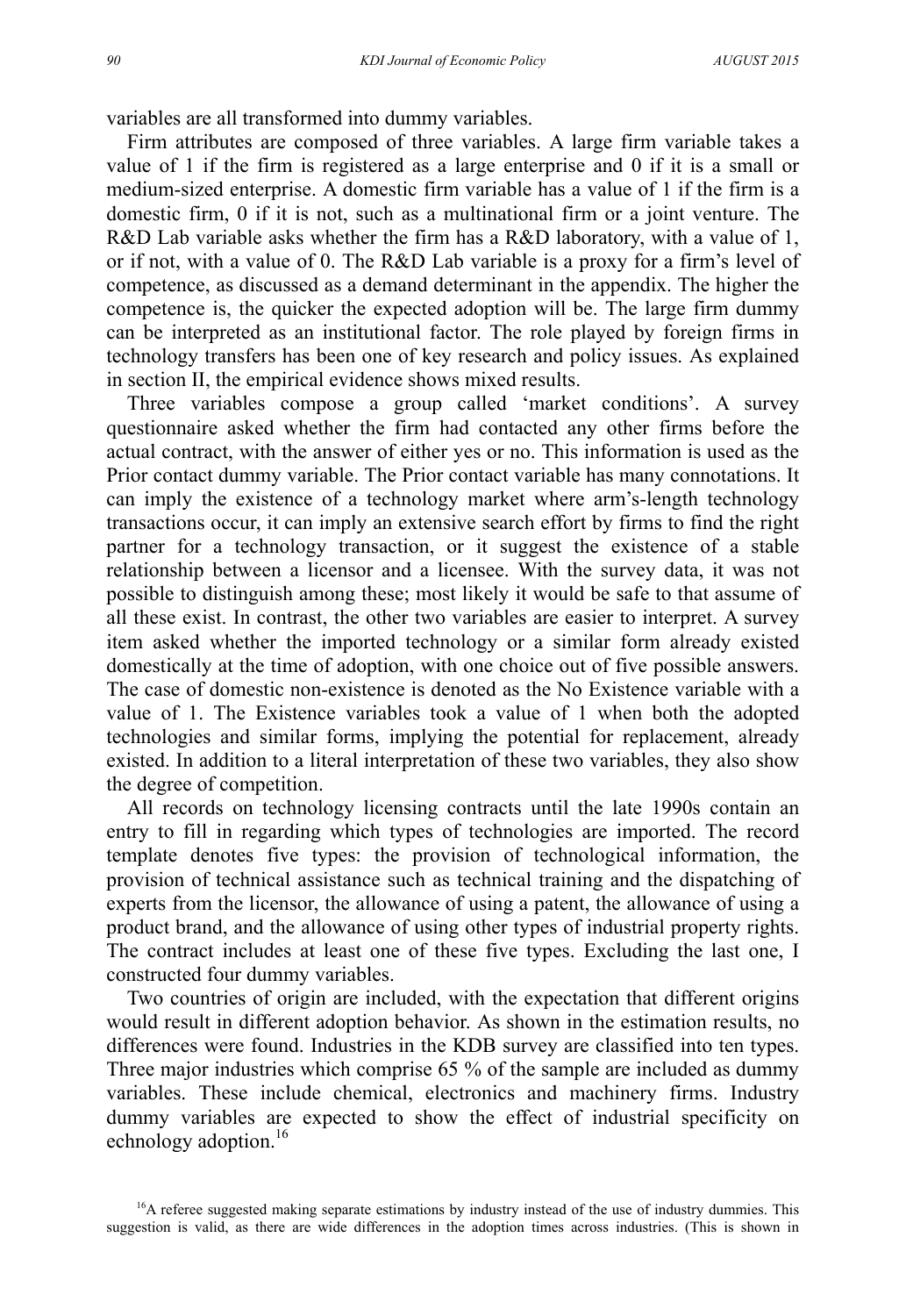| Variable              |                            | Number of<br>Observation | Mean    | Std. Dev. | Min.         | Max     |
|-----------------------|----------------------------|--------------------------|---------|-----------|--------------|---------|
| Dependent<br>variable | Year of first<br>invention | 1,509                    | 4.2717  | 1.2047    |              | 6       |
| Production            | Capital Intensity          | 987                      | 10.8963 | 0.8853    | 7.8808       | 14.4107 |
| structure             | Wage                       | 857                      | 7.4173  | 0.9292    | 2.0802       | 12.9337 |
|                       | <b>Sales</b>               | 909                      | 10.9044 | 1.1146    | 5.3305       | 16.3593 |
|                       | Large Firm                 | 1,571                    | 0.6715  | 0.4698    | 0            |         |
| Firm                  | Domestic Firm              | 1,571                    | 0.7638  | 0.4249    | 0            |         |
| attributes            | R&D Lab                    | 1,568                    | 0.8393  | 0.3674    | 0            |         |
|                       | Export                     | 1,571                    | 0.3412  | 0.4743    | 0            |         |
| Market                | Prior Contact              | 1,550                    | 0.6200  | 0.4855    | $\theta$     |         |
| conditions            | Non-existence              | 1,551                    | 0.4049  | 0.4910    | 0            |         |
|                       | <b>Both Existence</b>      | 1,551                    | 0.1289  | 0.3353    | $\theta$     |         |
|                       | Technical<br>Information   | 1,571                    | 0.9580  | 0.2007    | $\Omega$     |         |
| Technology<br>Type    | Technical<br>Assistance    | 1,571                    | 0.9026  | 0.2966    | $\Omega$     | 1       |
|                       | Patent                     | 1,571                    | 0.4920  | 0.5001    | $\Omega$     |         |
|                       | <b>Brand</b>               | 1,571                    | 0.2018  | 0.4015    | 0            |         |
| Country of            | USA                        | 1,571                    | 0.2425  | 0.4287    | 0            |         |
| Origin                | Japan                      | 1,571                    | 0.5073  | 0.5001    | $\mathbf{0}$ |         |
|                       | Chemicals                  | 1,571                    | 0.2247  | 0.4175    | 0            |         |
| Industries            | Electronics                | 1,571                    | 0.1572  | 0.3641    | 0            |         |
|                       | Machinery                  | 1,571                    | 0.2654  | 0.4417    | $\theta$     |         |

TABLE 6—DESCRIPTIVE STATISTICS

#### Empirical Strategy

The threshold model of technology adoption specifies that firms decide to adopt a new technology when their attributes exceed a certain threshold level. The threshold model can be translated into a regression model, where the result of the decision is regressed on the influence of covariates or explanatory variables. The dependent variable is the result of the decision, but the observed counterparts to the result serve as categories.

The choice decision of a firm can be posited as an ordered choice model. The ordered choice model specifies a latent regression  $y^* = \gamma x_i + u_i$  with the observed counterpart to  $v^*$ , as follows:

$$
y_i = 0 \text{ if } y_i \le \mu_0,
$$
  
= 1 if  $\mu_0 \le y_i \le \mu_1,$   
...  
= 5 if  $\mu_4 \le y_i \le \mu_5.$ 

In the above specification, the  $\mu$  variables are free parameters, where the unit distance between the set of the observed values of  $\gamma$  does not carry any significance. Assuming that the variance of the disturbance terms follows a logistic

appendix 2.) I attempted separate regressions by industry and found that some industries, such as the chemical industry, show small differences in the estimated coefficients. However, this did not make a major difference with regard to those reported. For other industries, the estimation was not possible due to the small sample size by industry. Hence, I opted to use industry dummies in the estimation.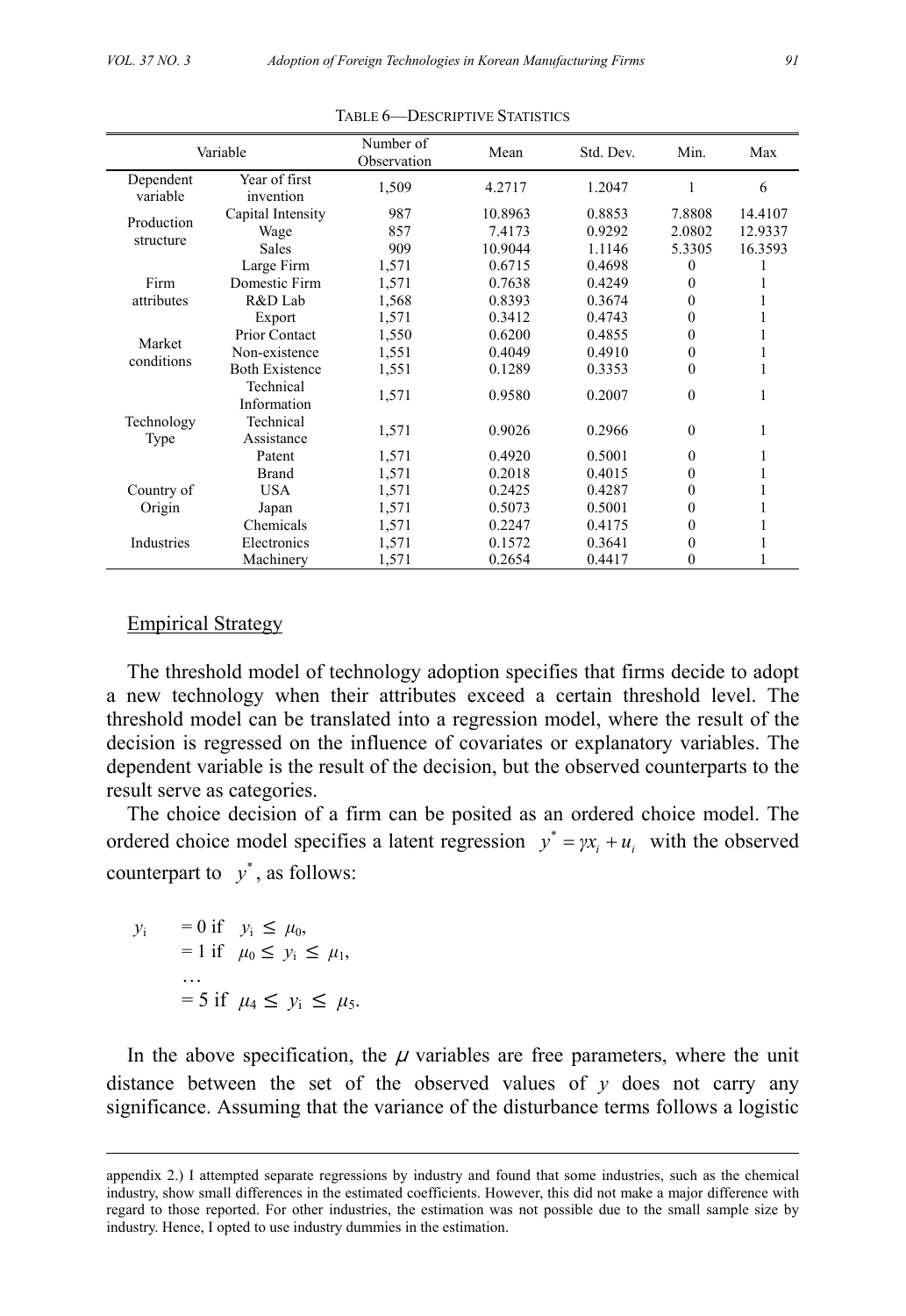distribution posits the estimation equation to be an ordered logit regression equation.<sup>17</sup>

In the threshold estimation model, the firm's choice problem is modeled as an atemporal one. The atemporal estimation model is based on the assumption that firms select technologies out of time streams and that newer technologies are better, as is explained above with regard to the dependent variable in the data section. The assumption is valid when technologies are not monopolized or alternatives to monopolized technologies exist, as in this case, firms can choose out of many options. The KDB survey contains questions which attempt to check this issue. It asked whether the licensor is a monopoly of the imported technology; 201 replies answered positively, and from those, 37 reported the existence of alternatives. From this information, we can infer that 90 percent of imported technologies in the KDB survey are either non-monopolized, or alternatives exist. Based on this observation, the ordered choice model is applied rather than the duration model in which firms make temporal decisions.

The threshold model in this paper intrinsically contains a sample selection problem, as only those firms that imported technologies are included in the sample. The dependent variable contains a censoring problem, as the observed year is rightcensored. Transforming the dependent variable into a categorical data mitigates the censoring problem, but the sample selection problem is not corrected econometrically, as the shortage of data does not allow the application of instrumental variables. In practice, sample selection becomes a serious problem when drawing conclusions about the wider population, not only about the subpopulation from which the data was taken (Kennedy 1998). This indicates a reasonable interpretation of the estimation results.

Another critical methodological issue is the omitted variable problem. Ideally, the estimation should include the variable of the price of the adopted technology. Because information about lump-sum payments and royalty rates contained in the survey is varied and incomplete, it cannot be used as an explanatory variable. Consequently, a very important variable is omitted in the regression. One way to circumvent this problem is to assume the price of technology to be a numéraire. Then, the prices of other inputs translate into relative terms. I take this approach here. However, this approach causes another problem. Because Wage is the only price variable in the regression and given that information about the price of capital input is not available, the estimates can also imply in relative terms the price of capital. Acknowledging this problem requires a careful interpretation of the estimation results.

The omitted variable problem also raises doubts about the validity of the modeling strategy used here. A static adoption decision underlies the dynamic diffusion process, and the adoption decision at a given moment of time contains dynamic considerations about the future streams of increased profit or reduced costs. As discussed above about the equilibrium threshold model, the static model is limited with regard to incorporating the dynamic elements of technology adoption, such as the role played by the learning effect. In order to cope with this

 $17$ Despite the differences in the estimated coefficient, there are no statistical differences when using the Probit and Logit models. I used the OLOGIT and OPROBIT commands from STATA software.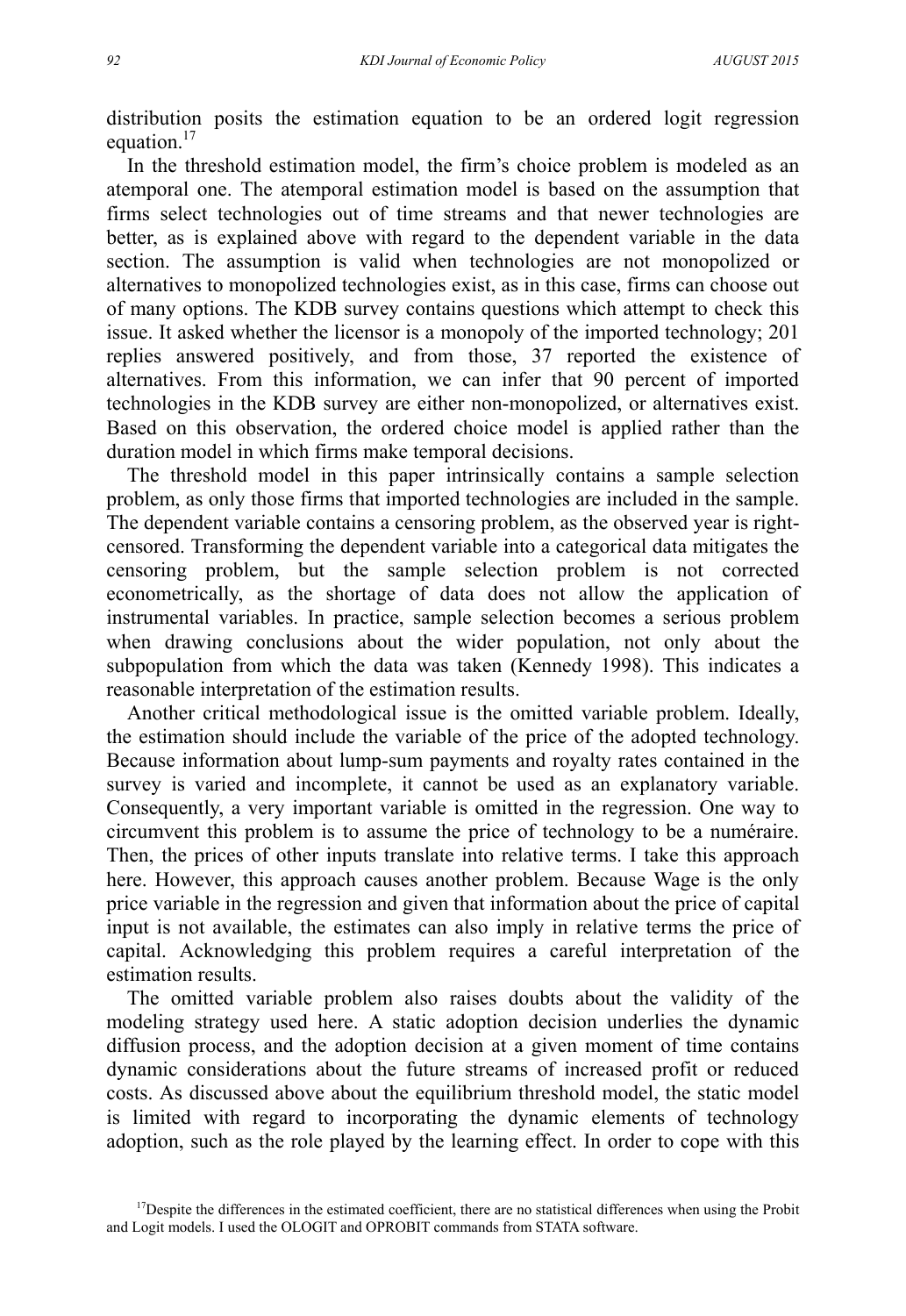problem, a practical approach is taken here. As some entries in the survey contain temporal questions, the entire sample can be divided into two groups according to the answers to these questions, after which the two regressions show differences. There are two entries of this type: a question on whether employment increased after the technology adoption, and another on whether the company improved the adopted technologies. Though this approach is far from ideal, it is found to be a reasonable empirical counterpart to theoretical comparative static analysis. In line with this approach, two additional separate regressions were utilized. This strategy assumes that the two separate groups are behaviorally different.

#### Estimation Results

Table 7 summarizes the estimation results using the entire sample. For comparison purposes, the second and the third columns report the Probit and Logit estimation results, respectively. Owing to the different assumptions about the distributions of the disturbance terms, the magnitudes of the estimated coefficients differ but the signs and significance levels of the estimates are nearly identical. Logit estimates can be used to calculate odds ratios, which is a convenient tool for interpreting the estimated coefficients. Hence, in the subsequent estimations, only Logit results are reported.

The dependent variable is coded into six groups of years elapsed since the first invention, with group 1 being the newest and group 6 the oldest. Hence, a negative sign of the estimated coefficients refers to the adoption of newer technologies while a positive sign implies the adoption of older technologies. In order to make the interpretation easy, I calculated the inverse odds ratio, which determines the odds of adopting newer technologies. The last column contains the percentage change in the odds of a one unit change of the explanatory variable. As continuous variables are all in logarithms, a one unit change of, for example, the Wage variable implies a 96% change in wage per labor. The implication for dummy variables is rather awkward, as the doubling of the given state does not change the value of the dummy variable. Nonetheless, it can be interpreted as a strengthening of twice the given status.

Among the three variables representing the production structure, there appears a consistent pattern in Table 7 and in Tables 8-10, as follows. First, the higher the capital intensity, the older the technologies adopted are. Second, the higher the wage, the newer the technologies adopted are. Finally, the sales variable, expected to indicate the market size, does not have statistical significance. The first result is consistent with the fact that investment in machinery and equipment is in general irreversible and the replacement of existing capital stocks incur frequently significant sunk costs to firms. With greater investments in capital stocks, firms tend to delay their adoption of new technologies. An interpretation from an opposite direction is as follows: when a firm's fixed costs of already existing capital stock are low, they will be able to adopt newer technologies. The estimation results and interpretations thereof are aided by the additional regression results in Table 8. The entire sample used in Table 7 is divided into two groups: one in which technology adoption was accompanied with the concomitant importation of machinery and equipment - all these capital goods - and another in which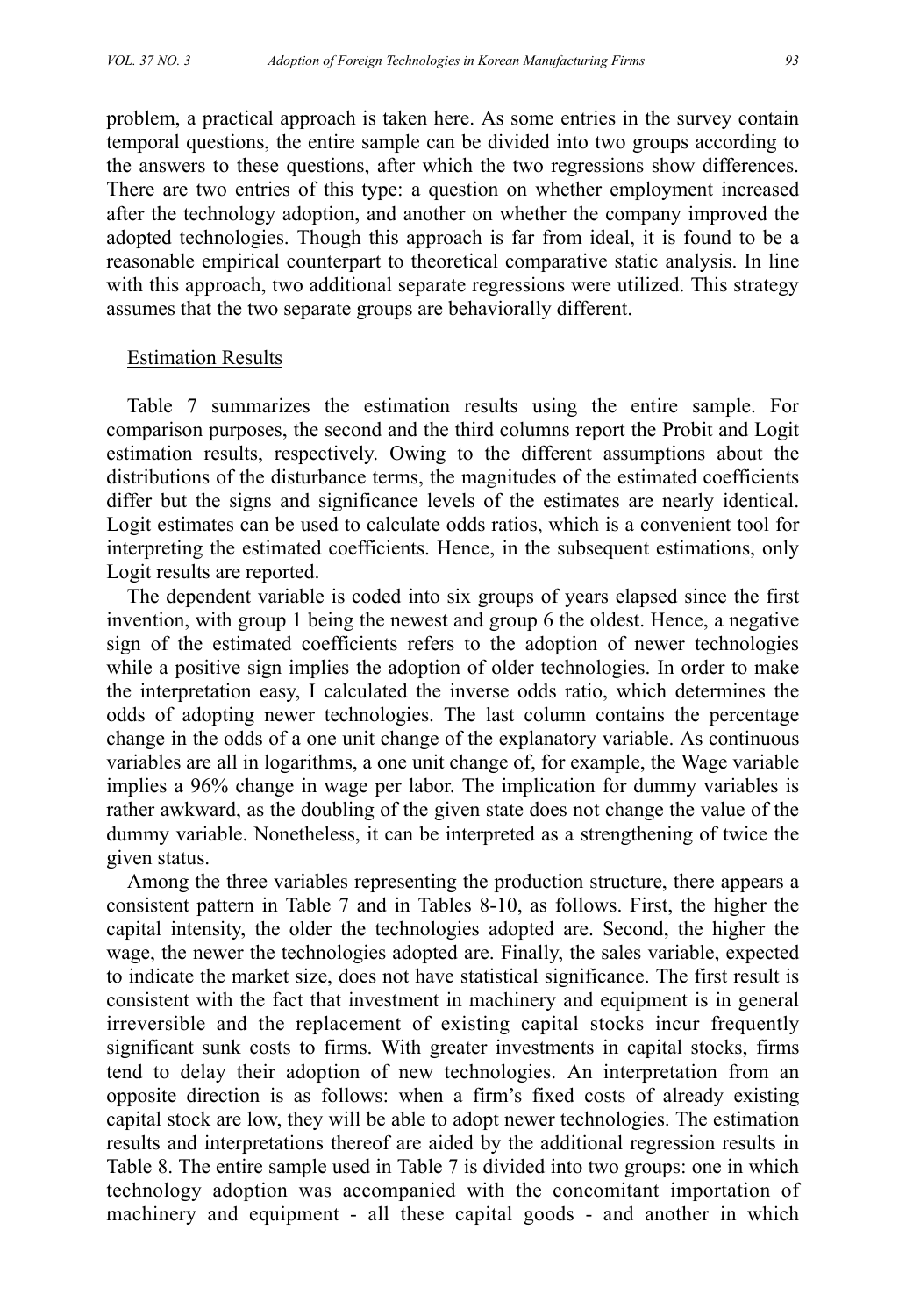|                              | Probit        |                              |                       |                  |
|------------------------------|---------------|------------------------------|-----------------------|------------------|
|                              |               | <b>Estimated coefficient</b> | Inverse of Odds ratio | % change in odds |
| Log Capital Intensity        | $0.2318***$   | $0.4123***$                  | $0.6621***$           | 51.0             |
|                              | (0.0634)      | (0.1092)                     |                       |                  |
| Log Wage                     | $-0.1902$ *** | $-0.3267***$                 | 1.3864***             | $-27.9$          |
|                              | (0.0597)      | (0.1051)                     |                       |                  |
| Log Sales pl                 | $-0.0629$     | $-0.0859$                    | 1.0897                | $-8.2$           |
|                              | (0.0528)      | (0.0883)                     |                       |                  |
| Large Firm                   | $-0.0888$     | $-0.1418$                    | 1.1523                | $-13.2$          |
|                              | (0.1078)      | (0.1866)                     |                       |                  |
| Domestic Firm                | $-0.0875$     | $-0.1648$                    | 1.1791                | $-15.2$          |
|                              | (0.0949)      | (0.1651)                     |                       |                  |
| R&D Lab                      | $-0.2406*$    | $-0.4850*$                   | $1.6242*$             | $-38.4$          |
|                              | (0.1414)      | (0.2536)                     |                       |                  |
| Export                       | 0.0182        | 0.0325                       | 0.9681                | 3.3              |
|                              | (0.0849)      | (0.1455)                     |                       |                  |
| Prior Contact                | $0.1463*$     | $0.2437*$                    | 0.7837*               | 27.6             |
|                              | (0.0825)      | (0.1429)                     |                       |                  |
| Non-existence                | $-0.4137***$  | $-0.7143***$                 | 2.0429***             | $-51.0$          |
|                              | (0.0845)      | (0.1459)                     |                       |                  |
| <b>Both Existence</b>        | $0.4576***$   | $0.8109***$                  | $0.4445***$           | 125.0            |
|                              | (0.1215)      | (0.2114)                     |                       |                  |
| <b>Technical Information</b> | $-0.4616**$   | $-0.8455**$                  | 2.3288**              | $-57.1$          |
|                              | (0.2138)      | (0.3717)                     |                       |                  |
| <b>Technical Assistance</b>  | $0.3254**$    | $0.5676**$                   | 0.5669                | 76.4             |
|                              | (0.1489)      | (0.2544)                     |                       |                  |
| Patent                       | 0.0118        | 0.0152                       | 0.9849                | 1.5              |
|                              | (0.0782)      | (0.1340)                     |                       |                  |
| <b>Brand</b>                 | 0.1717        | 0.2736                       | 0.7606                | 31.5             |
|                              | (0.1055)      | (0.1807)                     |                       |                  |
| <b>USA</b>                   | 0.1512        | 0.2313                       | 0.7935                | 26.0             |
|                              | (0.1114)      | (0.1931)                     |                       |                  |
| Japan                        | 0.1348        | 0.2054                       | 0.8143                | 22.8             |
|                              | (0.0972)      | (0.1641)                     |                       |                  |
| Chemicals                    | $0.2385*$     | $0.4570**$                   | $0.6332**$            | 57.9             |
|                              | (0.1226)      | (0.2145)                     |                       |                  |
| Electronics                  | $-0.4850***$  | $-0.8722***$                 | 2.3923***             | $-58.2$          |
|                              | (0.1207)      | (0.2091)                     |                       |                  |
| Machinery                    | $0.2083**$    | $0.3453**$                   | $0.7080**$            | 41.2             |
|                              | (0.0997)      | (0.1672)                     |                       |                  |
| LR of Chi <sub>2</sub>       | 139.16        |                              | 143.76                |                  |
| $(p-value)$                  | (0.000)       |                              | (0.000)               |                  |
| Number of Observations       | 770           |                              | 770                   |                  |
|                              |               |                              |                       |                  |

TABLE 7—REGRESSION USING THE ENTIRE SAMPLE

importation was not done. In the regression of the former group, the explanatory variable in the production structure did not produce statistically significant results, but in the latter group of no concomitant importation, the pattern is strengthened with statistical significance of 1 percent. The estimation results in Table 8 suggest that existing capital stock becomes a barrier to adopting new technologies; the higher the capital stock, the higher the fixed cost, delaying the adoption of new technology as embodied in new machines.

The second result has multiple interpretations. Literally, it means that high-wage firms tend to adopt newer technologies, with 1.4 times higher odds. On the other hand, as new technologies enable the achievement of high performance and better productivity, causation may flow from new technology to high wages.<sup>18</sup> Moreover,

<sup>18</sup>Liu et al. (2001) confirm that the adoption of advanced technology by Taiwan manufacturing firms caused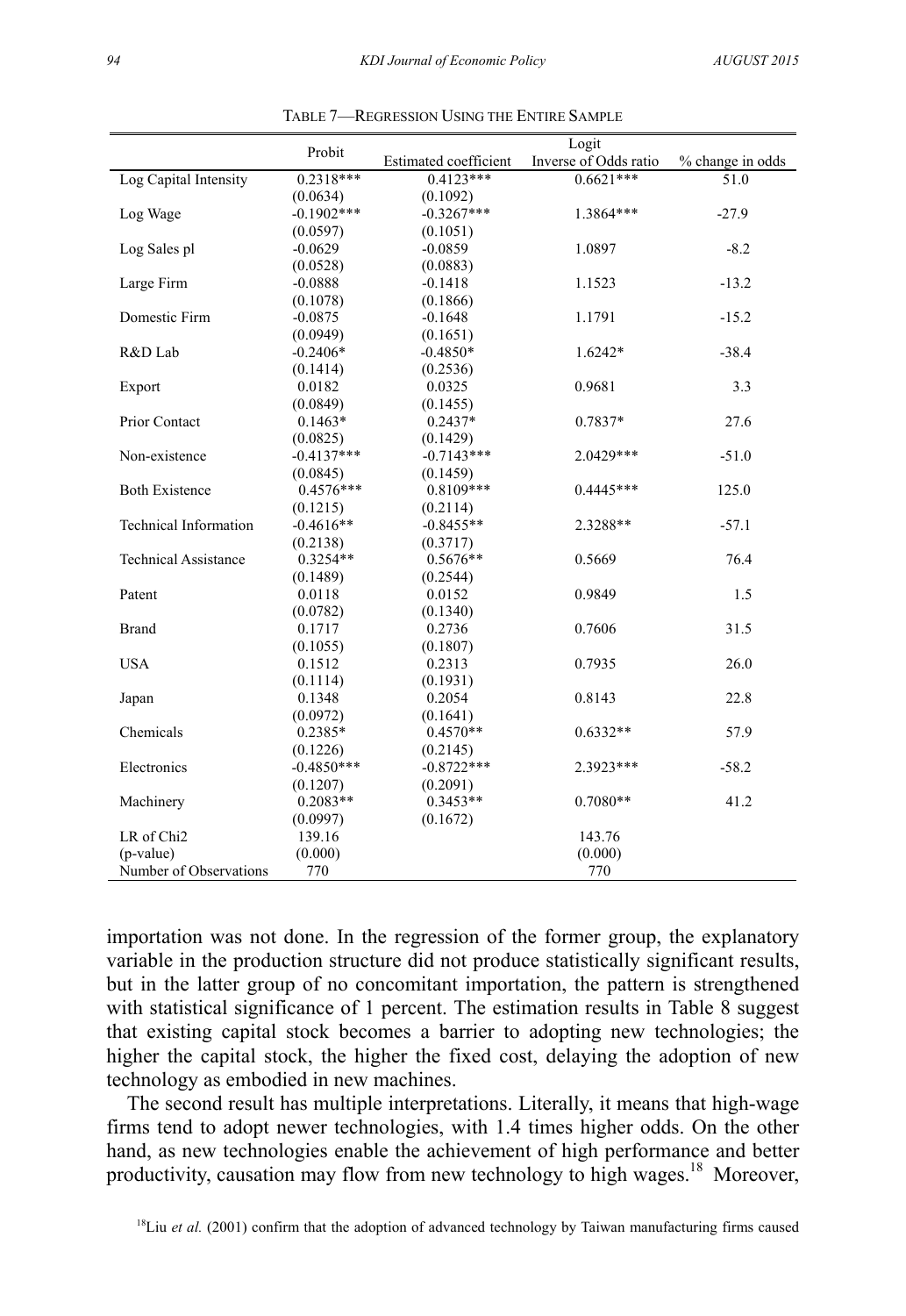|                        | Importation accompanied |            |            | Importation not accompanied |             |          |  |
|------------------------|-------------------------|------------|------------|-----------------------------|-------------|----------|--|
|                        | Estimated               |            | $%$ change | Estimated                   |             | % change |  |
|                        | coefficient             | Odds ratio | in odds    | coefficient                 | Odds ratio  | in odds  |  |
| Log Capital            | 0.2544                  | 0.7754     | 29.0       | $0.4712***$                 | $0.6243***$ | 60.2     |  |
| Intensity              | (0.2095)                |            |            | (0.1331)                    |             |          |  |
| Log Wage               | $-0.1752$               | 1.1916     | $-16.1$    | $-0.4561***$                | 1.5778***   | $-36.6$  |  |
|                        | (0.1780)                |            |            | (0.1372)                    |             |          |  |
| Log Sales pl           | 0.0077                  | 0.9923     | 0.8        | $-0.0589$                   | 1.0607      | $-5.7$   |  |
|                        | (0.1802)                |            |            | (0.1042)                    |             |          |  |
| Large Firm             | $-0.0302$               | 1.0307     | $-3.0$     | $-0.1618$                   | 1.1756      | $-14.9$  |  |
|                        | (0.3089)                |            |            | (0.2541)                    |             |          |  |
| Domestic               | $-0.1937$               | 1.2137     | $-17.6$    | $-0.1493$                   | 1.1610      | $-13.9$  |  |
| Firm                   | (0.2736)                |            |            | (0.2225)                    |             |          |  |
| R&D Lab                | $-1.5065***$            | 4.5106***  | $-77.8$    | 0.5457                      | 0.5795      | 72.6     |  |
|                        | (0.3661)                |            |            | (0.3741)                    |             |          |  |
| Export                 | 0.2721                  | 0.7618     | 31.3       | $-0.0236$                   | 1.0239      | $-2.3$   |  |
|                        | (0.2370)                |            |            | (0.1944)                    |             |          |  |
| Prior Contact          | 0.3361                  | 0.7146     | 39.9       | 0.1041                      | 0.9011      | 11.0     |  |
|                        | (0.2347)                |            |            | (0.1878)                    |             |          |  |
| Non-existence          | $-0.2716$               | 1.3120     | $-23.8$    | $-0.9803***$                | 2.6652***   | $-62.5$  |  |
|                        | (0.2355)                |            |            | (0.1937)                    |             |          |  |
| Both                   | 0.8106**                | $0.4446**$ | 124.9      | $0.8448***$                 | $0.4296***$ | 132.8    |  |
| Existence              | (0.3452)                |            |            | (0.2736)                    |             |          |  |
| Technical              | $-1.1205*$              | $3.0665*$  | $-67.4$    | $-0.7355$                   | 2.0864      | $-52.1$  |  |
| Information            | (0.6430)                |            |            | (0.4613)                    |             |          |  |
| Technical              | $-0.2462$               | 1.2791     | $-21.8$    | $0.8111***$                 | $0.4443***$ | 125.0    |  |
| Assistance             | (0.5392)                |            |            | (0.2989)                    |             |          |  |
| Patent                 | 0.1398                  | 0.8696     | 15.0       | $-0.0125$                   | 1.0126      | $-1.2$   |  |
|                        | (0.2170)                |            |            | (0.1762)                    |             |          |  |
| <b>Brand</b>           | 0.3663                  | 0.6933     | 44.2       | 0.3130                      | 0.7313      | 36.8     |  |
|                        | (0.3119)                |            |            | (0.2279)                    |             |          |  |
| <b>USA</b>             | $0.5722*$               | $0.5643*$  | 77.2       | 0.0545                      | 0.9469      | 5.6      |  |
|                        | (0.3330)                |            |            | (0.2482)                    |             |          |  |
| Japan                  | 0.4196                  | 0.6573     | 52.1       | 0.0839                      | 0.9195      | 8.7      |  |
|                        | (0.2639)                |            |            | (0.2186)                    |             |          |  |
| Chemicals              | 0.4086                  | 0.6646     | 50.5       | $0.4683*$                   | $0.6261*$   | 59.7     |  |
|                        | (0.4120)                |            |            | (0.2663)                    |             |          |  |
| Electronics            | $-0.8301**$             | 2.2936**   | $-56.4$    | $-0.9186***$                | 2.5056***   | $-60.1$  |  |
|                        | (0.3261)                |            |            | (0.2782)                    |             |          |  |
| Machinery              | $0.5285**$              | $0.5895**$ | 69.6       | 0.1936                      | 0.8240      | 21.4     |  |
|                        | (0.2617)                |            |            | (0.2275)                    |             |          |  |
| LR of Chi <sub>2</sub> |                         | 55.80      |            |                             | 113.96      |          |  |
| (p-value)              |                         | (0.000)    |            |                             | (0.000)     |          |  |
| Number of              |                         | 310        |            |                             | 460         |          |  |
| Observations           |                         |            |            |                             |             |          |  |

TABLE 8—IMPORTATION OF FACILITIES AND EQUIPMENT

because it is not possible to ascertain whether the Wage variable is in relative terms with regard to the prices of capital or technology, the estimates cannot offer clear demarcation. With these limitations in mind, however, we can conjecture about the relationship between factor prices and new technology demand. This interpretation is aided with the estimation results in Table 9. The sample in this table is divided into two groups: one in which employment increased after technology adoption and another with no employment change. The case with increased employment shows a greater effect of wage increases upon new technology adoption: 1.8 times higher against almost no effect and with no increase in employment. It appears that a wage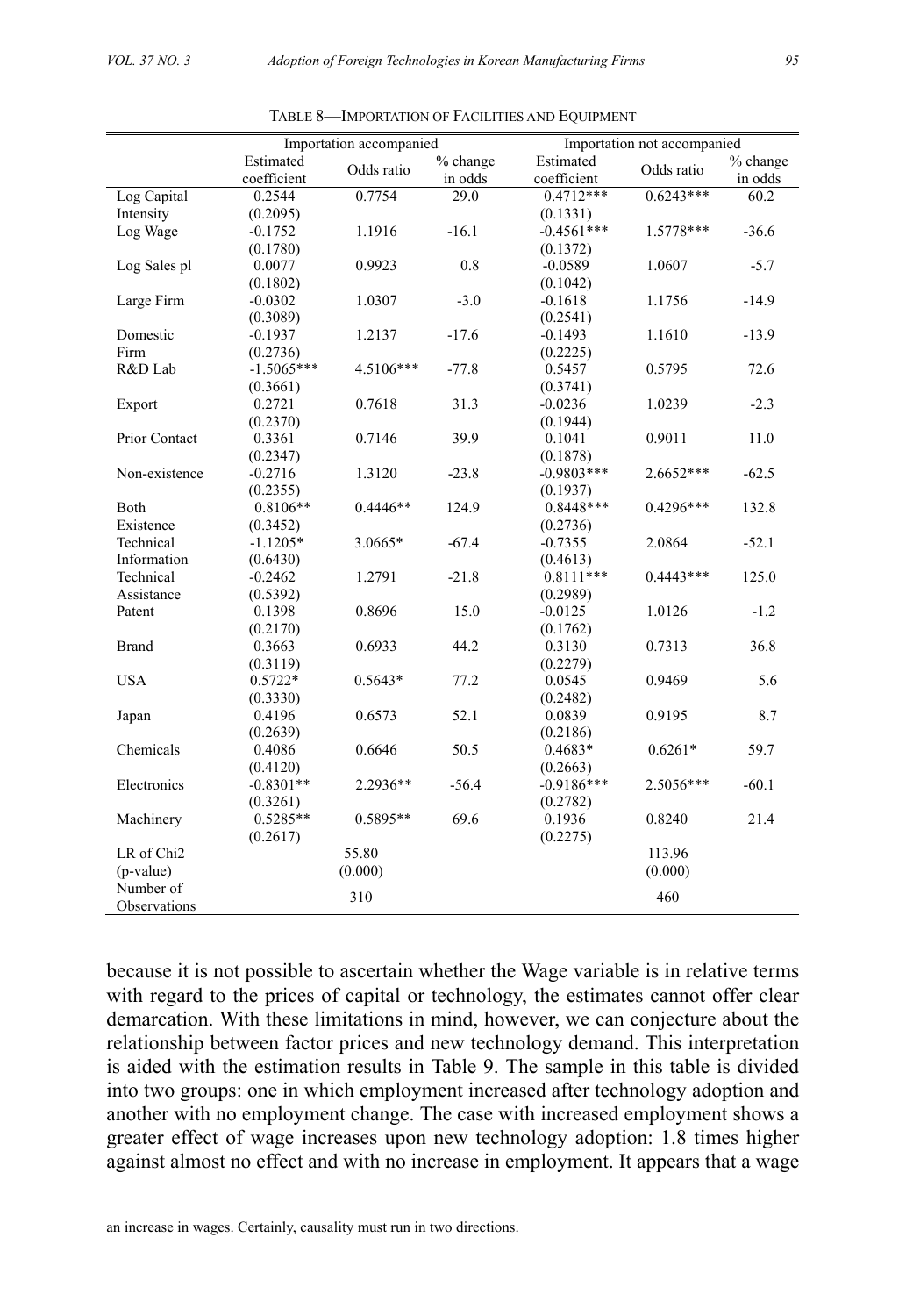| Estimated<br>Estimated<br>% change<br>% change<br>Odds ratio<br>Odds ratio<br>coefficient<br>coefficient<br>in odds<br>in odds<br>$0.5642***$<br>$0.5688***$<br>75.8<br>0.9004<br>Log Capital<br>0.1049<br>11.1<br>Intensity<br>(0.1750)<br>(0.1484)<br>$-0.5749***$<br>Log Wage<br>1.7768***<br>$-43.7$<br>1.1252<br>$-11.1$<br>$-0.1180$<br>(0.1495)<br>(0.1538)<br>$-1.2$<br>$-0.0635$<br>1.0654<br>$-6.1$<br>1.0118<br>Log Sales pl<br>$-0.0117$<br>(0.1092)<br>(0.1650)<br>$-0.9$<br>$-25.1$<br>Large Firm<br>$-0.0091$<br>1.0092<br>$-0.2897$<br>1.3360<br>(0.2576)<br>(0.2895)<br>7.0<br>$-36.1$<br>Domestic<br>0.0678<br>0.9345<br>$-0.4483*$<br>1.5657*<br>Firm<br>(0.2284)<br>(0.2537)<br>$-29.3$<br>R&D Lab<br>1.4142<br>$-43.0$<br>$-0.3466$<br>$-0.5619$<br>1.7541<br>(0.3602)<br>(0.3802)<br>$-5.1$<br>$0.3726*$<br>0.6889*<br>45.2<br>$-0.0520$<br>0.0534<br>Export<br>(0.2111)<br>(0.2168)<br>28.2<br>Prior Contact<br>0.2486<br>0.7799<br>0.0969<br>0.9077<br>10.2<br>(0.2071)<br>(0.2087)<br>$-1.0317***$<br>$-64.4$<br>$-31.1$<br>Non-existence<br>2.8058***<br>$-0.3725*$<br>1.4154*<br>(0.2055)<br>(0.2174)<br>$0.6387**$<br>89.4<br>1.0987***<br>200.0<br>Both<br>$0.5280**$<br>$0.3333***$ |
|-------------------------------------------------------------------------------------------------------------------------------------------------------------------------------------------------------------------------------------------------------------------------------------------------------------------------------------------------------------------------------------------------------------------------------------------------------------------------------------------------------------------------------------------------------------------------------------------------------------------------------------------------------------------------------------------------------------------------------------------------------------------------------------------------------------------------------------------------------------------------------------------------------------------------------------------------------------------------------------------------------------------------------------------------------------------------------------------------------------------------------------------------------------------------------------------------------------------|
|                                                                                                                                                                                                                                                                                                                                                                                                                                                                                                                                                                                                                                                                                                                                                                                                                                                                                                                                                                                                                                                                                                                                                                                                                   |
|                                                                                                                                                                                                                                                                                                                                                                                                                                                                                                                                                                                                                                                                                                                                                                                                                                                                                                                                                                                                                                                                                                                                                                                                                   |
|                                                                                                                                                                                                                                                                                                                                                                                                                                                                                                                                                                                                                                                                                                                                                                                                                                                                                                                                                                                                                                                                                                                                                                                                                   |
|                                                                                                                                                                                                                                                                                                                                                                                                                                                                                                                                                                                                                                                                                                                                                                                                                                                                                                                                                                                                                                                                                                                                                                                                                   |
|                                                                                                                                                                                                                                                                                                                                                                                                                                                                                                                                                                                                                                                                                                                                                                                                                                                                                                                                                                                                                                                                                                                                                                                                                   |
|                                                                                                                                                                                                                                                                                                                                                                                                                                                                                                                                                                                                                                                                                                                                                                                                                                                                                                                                                                                                                                                                                                                                                                                                                   |
|                                                                                                                                                                                                                                                                                                                                                                                                                                                                                                                                                                                                                                                                                                                                                                                                                                                                                                                                                                                                                                                                                                                                                                                                                   |
|                                                                                                                                                                                                                                                                                                                                                                                                                                                                                                                                                                                                                                                                                                                                                                                                                                                                                                                                                                                                                                                                                                                                                                                                                   |
|                                                                                                                                                                                                                                                                                                                                                                                                                                                                                                                                                                                                                                                                                                                                                                                                                                                                                                                                                                                                                                                                                                                                                                                                                   |
|                                                                                                                                                                                                                                                                                                                                                                                                                                                                                                                                                                                                                                                                                                                                                                                                                                                                                                                                                                                                                                                                                                                                                                                                                   |
|                                                                                                                                                                                                                                                                                                                                                                                                                                                                                                                                                                                                                                                                                                                                                                                                                                                                                                                                                                                                                                                                                                                                                                                                                   |
|                                                                                                                                                                                                                                                                                                                                                                                                                                                                                                                                                                                                                                                                                                                                                                                                                                                                                                                                                                                                                                                                                                                                                                                                                   |
|                                                                                                                                                                                                                                                                                                                                                                                                                                                                                                                                                                                                                                                                                                                                                                                                                                                                                                                                                                                                                                                                                                                                                                                                                   |
|                                                                                                                                                                                                                                                                                                                                                                                                                                                                                                                                                                                                                                                                                                                                                                                                                                                                                                                                                                                                                                                                                                                                                                                                                   |
|                                                                                                                                                                                                                                                                                                                                                                                                                                                                                                                                                                                                                                                                                                                                                                                                                                                                                                                                                                                                                                                                                                                                                                                                                   |
|                                                                                                                                                                                                                                                                                                                                                                                                                                                                                                                                                                                                                                                                                                                                                                                                                                                                                                                                                                                                                                                                                                                                                                                                                   |
|                                                                                                                                                                                                                                                                                                                                                                                                                                                                                                                                                                                                                                                                                                                                                                                                                                                                                                                                                                                                                                                                                                                                                                                                                   |
|                                                                                                                                                                                                                                                                                                                                                                                                                                                                                                                                                                                                                                                                                                                                                                                                                                                                                                                                                                                                                                                                                                                                                                                                                   |
|                                                                                                                                                                                                                                                                                                                                                                                                                                                                                                                                                                                                                                                                                                                                                                                                                                                                                                                                                                                                                                                                                                                                                                                                                   |
|                                                                                                                                                                                                                                                                                                                                                                                                                                                                                                                                                                                                                                                                                                                                                                                                                                                                                                                                                                                                                                                                                                                                                                                                                   |
|                                                                                                                                                                                                                                                                                                                                                                                                                                                                                                                                                                                                                                                                                                                                                                                                                                                                                                                                                                                                                                                                                                                                                                                                                   |
| Existence<br>(0.3119)<br>(0.2998)                                                                                                                                                                                                                                                                                                                                                                                                                                                                                                                                                                                                                                                                                                                                                                                                                                                                                                                                                                                                                                                                                                                                                                                 |
| 1.6513<br>$-39.4$<br>$-1.6307***$<br>$-80.4$<br>Technical<br>$-0.5015$<br>5.1073***                                                                                                                                                                                                                                                                                                                                                                                                                                                                                                                                                                                                                                                                                                                                                                                                                                                                                                                                                                                                                                                                                                                               |
| Information<br>(0.5041)<br>(0.5854)                                                                                                                                                                                                                                                                                                                                                                                                                                                                                                                                                                                                                                                                                                                                                                                                                                                                                                                                                                                                                                                                                                                                                                               |
| Technical<br>0.5534<br>0.5750<br>73.9<br>0.6892*<br>$0.5020*$<br>99.2                                                                                                                                                                                                                                                                                                                                                                                                                                                                                                                                                                                                                                                                                                                                                                                                                                                                                                                                                                                                                                                                                                                                             |
| Assistance<br>(0.3689)<br>(0.3583)                                                                                                                                                                                                                                                                                                                                                                                                                                                                                                                                                                                                                                                                                                                                                                                                                                                                                                                                                                                                                                                                                                                                                                                |
| $-0.1423$<br>1.1529<br>$-13.3$<br>0.0977<br>0.9069<br>10.3<br>Patent                                                                                                                                                                                                                                                                                                                                                                                                                                                                                                                                                                                                                                                                                                                                                                                                                                                                                                                                                                                                                                                                                                                                              |
| (0.1853)<br>(0.2039)                                                                                                                                                                                                                                                                                                                                                                                                                                                                                                                                                                                                                                                                                                                                                                                                                                                                                                                                                                                                                                                                                                                                                                                              |
| <b>Brand</b><br>0.3618<br>0.6964<br>43.6<br>0.1764<br>0.8383<br>19.3                                                                                                                                                                                                                                                                                                                                                                                                                                                                                                                                                                                                                                                                                                                                                                                                                                                                                                                                                                                                                                                                                                                                              |
| (0.2424)<br>(0.2778)                                                                                                                                                                                                                                                                                                                                                                                                                                                                                                                                                                                                                                                                                                                                                                                                                                                                                                                                                                                                                                                                                                                                                                                              |
| <b>USA</b><br>14.9<br>48.2<br>0.1390<br>0.8702<br>0.3935<br>0.6747                                                                                                                                                                                                                                                                                                                                                                                                                                                                                                                                                                                                                                                                                                                                                                                                                                                                                                                                                                                                                                                                                                                                                |
| (0.2673)<br>(0.2873)                                                                                                                                                                                                                                                                                                                                                                                                                                                                                                                                                                                                                                                                                                                                                                                                                                                                                                                                                                                                                                                                                                                                                                                              |
| $-1.2$<br>61.6<br>$-0.0124$<br>1.0125<br>$0.4802*$<br>$0.6187*$<br>Japan                                                                                                                                                                                                                                                                                                                                                                                                                                                                                                                                                                                                                                                                                                                                                                                                                                                                                                                                                                                                                                                                                                                                          |
| (0.2274)<br>(0.2504)                                                                                                                                                                                                                                                                                                                                                                                                                                                                                                                                                                                                                                                                                                                                                                                                                                                                                                                                                                                                                                                                                                                                                                                              |
| Chemicals<br>47.6<br>34.8<br>0.3893<br>0.6776<br>0.2983<br>0.7421                                                                                                                                                                                                                                                                                                                                                                                                                                                                                                                                                                                                                                                                                                                                                                                                                                                                                                                                                                                                                                                                                                                                                 |
| (0.3143)<br>(0.3080)                                                                                                                                                                                                                                                                                                                                                                                                                                                                                                                                                                                                                                                                                                                                                                                                                                                                                                                                                                                                                                                                                                                                                                                              |
| Electronics<br>$-1.0830***$<br>2.9533***<br>$-66.1$<br>$-1.0226***$<br>2.7809***<br>$-64.0$                                                                                                                                                                                                                                                                                                                                                                                                                                                                                                                                                                                                                                                                                                                                                                                                                                                                                                                                                                                                                                                                                                                       |
| (0.3070)<br>(0.3036)                                                                                                                                                                                                                                                                                                                                                                                                                                                                                                                                                                                                                                                                                                                                                                                                                                                                                                                                                                                                                                                                                                                                                                                              |
| $0.5522**$<br>$-2.5$<br>73.7<br>Machinery<br>$-0.0254$<br>1.0257<br>$0.5757**$                                                                                                                                                                                                                                                                                                                                                                                                                                                                                                                                                                                                                                                                                                                                                                                                                                                                                                                                                                                                                                                                                                                                    |
| (0.2327)<br>(0.2704)                                                                                                                                                                                                                                                                                                                                                                                                                                                                                                                                                                                                                                                                                                                                                                                                                                                                                                                                                                                                                                                                                                                                                                                              |
| LR of Chi <sub>2</sub><br>103.20<br>65.04                                                                                                                                                                                                                                                                                                                                                                                                                                                                                                                                                                                                                                                                                                                                                                                                                                                                                                                                                                                                                                                                                                                                                                         |
| (p-value)<br>(0.000)<br>(0.000)                                                                                                                                                                                                                                                                                                                                                                                                                                                                                                                                                                                                                                                                                                                                                                                                                                                                                                                                                                                                                                                                                                                                                                                   |
| Number of<br>414<br>356                                                                                                                                                                                                                                                                                                                                                                                                                                                                                                                                                                                                                                                                                                                                                                                                                                                                                                                                                                                                                                                                                                                                                                                           |
| Observations                                                                                                                                                                                                                                                                                                                                                                                                                                                                                                                                                                                                                                                                                                                                                                                                                                                                                                                                                                                                                                                                                                                                                                                                      |

TABLE 9—EMPLOYMENT INCREASE AFTER TECHNOLOGY ADOPTION

increase stimulates the adoption of new technologies and that this in turn increases the demand for labor. A wage increase induces the adoption of new technologies, but the directions are uncertain. The estimation results cannot shed clear light, but they imply that there is a positive interrelationship between capital-labor complementarity and wage increase — a variation of the skill-biased technical change thesis.

Among the four variables in the firm attribute group, only the R&D Lab dummy variable produces statistically significant estimation results at the 10% level. The estimation results show that the odds of those firms with a R&D lab adopting newer technologies are 1.6 times higher than those without a R&D lab. Other variables, including Large Firm dummy, Domestic Firm dummy and Export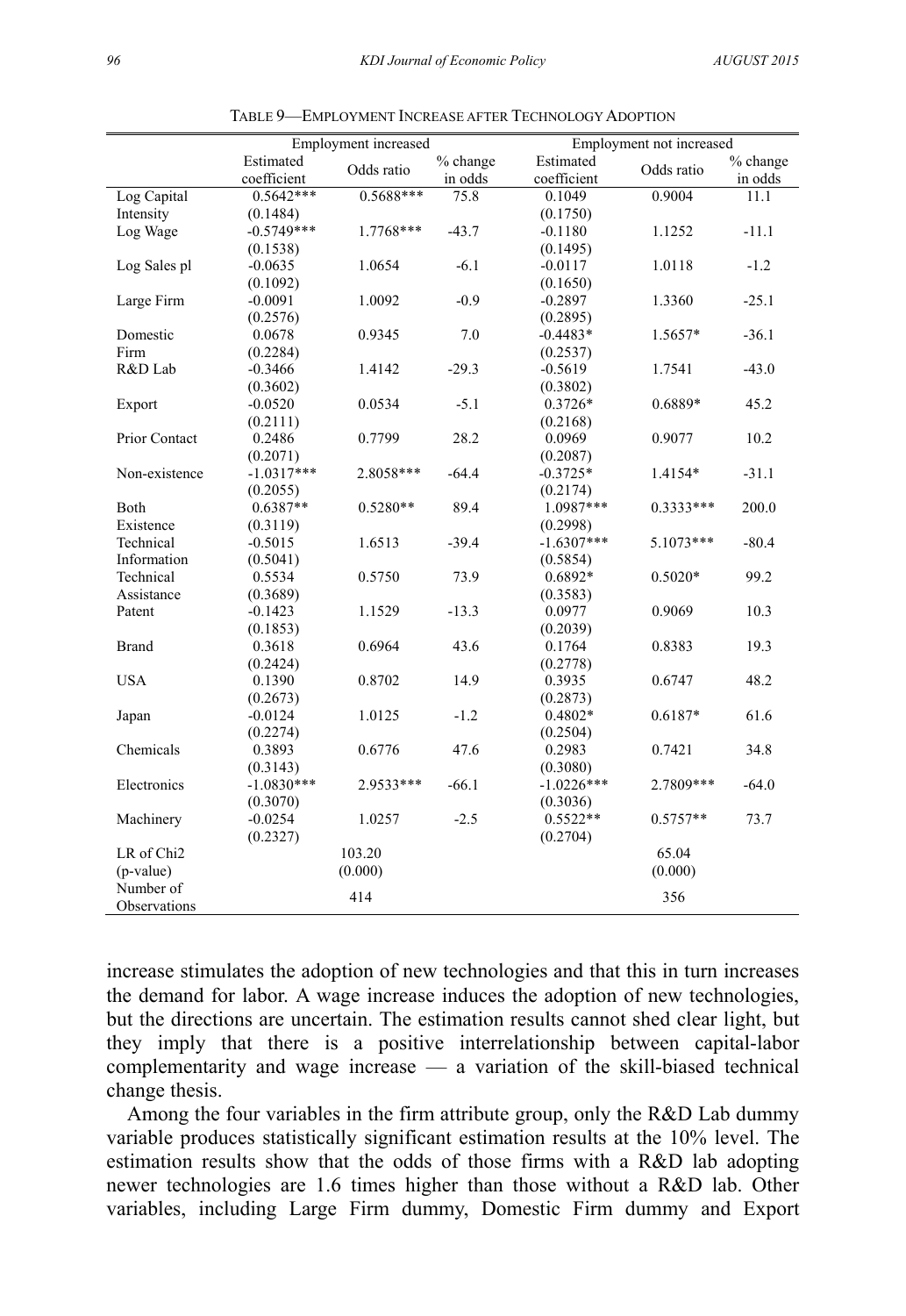dummy, are all statistically insignificant. The effect of the R&D Lab dummy in Table 8 is 4.5 times higher with regard to the odds in the case of the accompanied importation of facilities and equipment.

Three variables in the market condition group all show significant estimation results. These firms that contacted other providers before choosing a contractor tended to import older technologies, only at the 10% level. This estimation results appear to contradict the expectation that firms would make extensive searches for newer technologies. An alternative explanation is as follows: firms would choose older technologies, which may cost less than new ones, in order to minimize the cost of technology adoption. However, without information about the price of the adopted technologies, it is impossible to test which hypothesis is correct. In contrast, the estimates of the other two variables have a clearer interpretation. When adopted technologies did not exist, the odds of adopting newer technologies are twice as high as the other case. This tendency is also confirmed by the estimates of the Both Existence dummy variable. When both domestic technology and imported technology are available, firms tend to import older forms. The estimation results imply that competition to be first in the domestic market prompts the adoption of newer technologies.

Of the five types of technologies, two dummy variables show statistically significant estimation results. The Technical Information dummy variable shows a 2.3 times higher odds, whereas the Technical Service dummy variable shows a 0.6 times lower odds. The effects of the Patent and Brand dummy variables are insignificant. The estimation result hints that intellectual property rights such as patents and brands are protected under law and have much longer life spans than the know-how contained in technical information.

Origin of country does not matter in technology adoption. Technologies originating in the US and Japan appear to be adopted later than in other countries, but the estimates are not statistically significant. However, industries greatly matter with regard to technology adoption. In terms of years elapsed since the first invention, technologies in the electronics industry are adopted much more rapidly and technologies in the chemical or machinery industry are adopted much later than the industry average. These estimation results correspond to the common understanding that the technological life cycle is much shorter in electronics than in the chemical or machinery industry.

The last table contains the estimation results from the separate regressions. The criterion of sample division is three stages of usage of adopted technology, detailed explanation about which was given in the previous section. The later stages imply more advanced states than the earlier stages. I divided the entire sample into two groups, one which remains at the stage of application and the other which is either at the stage of absorption or the stage of improvement. Between these two, the most striking differences appear in the production structure variables of capital intensity and wage. These two variables at the application stage have almost no effect on influencing the speed of technology adoption, but they tend to have very strong effects at the stages of assimilation and improvement. As explained in section II, imported technologies need to be adapted and improved in order to fit the local conditions and thereby achieve higher efficiency. Thus, in order to be closer to the technology frontier or to achieve technical efficiency, substantial post-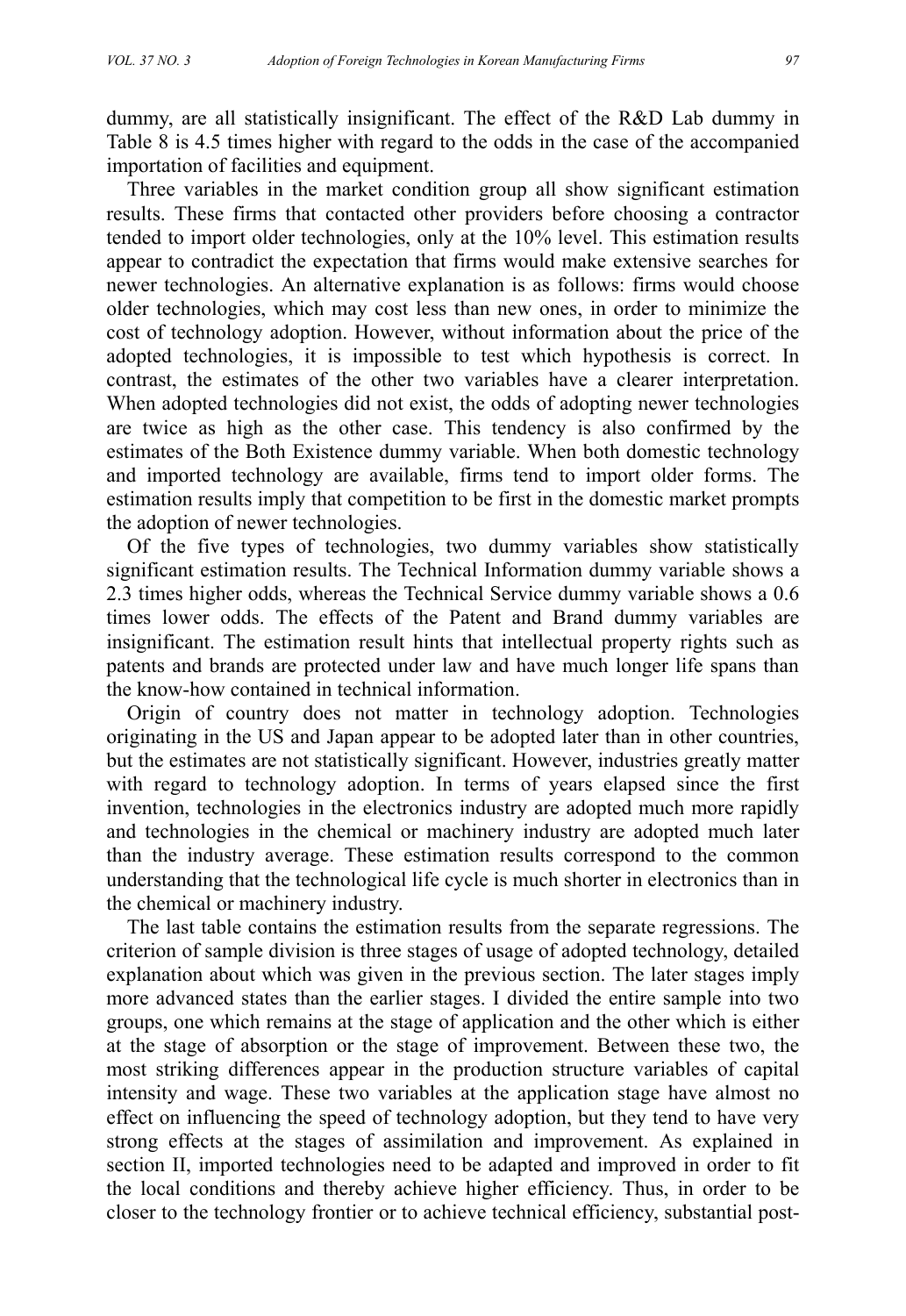|                        | Adopted technologies remain at the stage of |             |          | Adopted technologies are at the stages of |             |          |  |
|------------------------|---------------------------------------------|-------------|----------|-------------------------------------------|-------------|----------|--|
|                        |                                             | application |          | assimilation or further development       |             |          |  |
|                        | Estimated                                   |             | % change | Estimated                                 |             | % change |  |
|                        | coefficient                                 | Odds ratio  | in odds  | coefficient                               | Odds ratio  | in odds  |  |
| Log Capital            | $0.5036*$                                   | $0.6043*$   | 65.5     | $0.3322***$                               | $0.7173***$ | 39.4     |  |
| Intensity              | (0.2963)                                    |             |          | (0.1256)                                  |             |          |  |
| Log Wage               | $-0.0858$                                   | 1.0896      | $-8.2$   | $-0.4358***$                              | 1.5461***   | $-35.3$  |  |
|                        | (0.2534)                                    |             |          | (0.1198)                                  |             |          |  |
| Log Sales pl           | $-0.3327*$                                  | 1.3947*     | $-28.3$  | 0.0657                                    | 0.9364      | 6.8      |  |
|                        | (0.1923)                                    |             |          | (0.1160)                                  |             |          |  |
| Large Firm             | $-0.4678$                                   | 1.5964      | $-37.4$  | $-0.1900$                                 | 1.2092      | $-17.3$  |  |
|                        | (0.5580)                                    |             |          | (0.2060)                                  |             |          |  |
| Domestic               | $-0.3368$                                   | 1.4006      | $-28.6$  | $-0.2400$                                 | 1.2713      | $-21.3$  |  |
| Firm                   | (0.4970)                                    |             |          | (0.1795)                                  |             |          |  |
| R&D Lab                | $-0.1656$                                   | 1.1801      | $-15.3$  | $-0.5643**$                               | 1.7581**    | $-43.1$  |  |
|                        | (0.6309)                                    |             |          | (0.2794)                                  |             |          |  |
| Export                 | 0.1949                                      | 0.8229      | 21.5     | $-0.0499$                                 | 1.0511      | $-4.9$   |  |
|                        | (0.4071)                                    |             |          | (0.1607)                                  |             |          |  |
| Prior Contact          | 0.8649*                                     | $0.4211*$   | 137.5    | 0.1216                                    | 0.8855      | 12.9     |  |
|                        | (0.4718)                                    |             |          | (0.1527)                                  |             |          |  |
| Non-existence          | $-1.3901***$                                | 4.0161***   | $-75.1$  | $-0.5631***$                              | 1.7562***   | $-43.1$  |  |
|                        | (0.4148)                                    |             |          | (0.1592)                                  |             |          |  |
| Both                   | $-1.1950$                                   | 3.3036      | $-69.7$  | $1.0150***$                               | $0.3624***$ | 175.9    |  |
| Existence              | (0.8489)                                    |             |          | (0.2212)                                  |             |          |  |
| Technical              | (omitted due to                             |             |          | $-0.8029**$                               | 2.2321**    | $-55.2$  |  |
| Information            | collinearity)                               |             |          | (0.3782)                                  |             |          |  |
| Technical              | 1.1272                                      | 0.3239      | 208.7    | 0.4865*                                   | $0.6148*$   | 62.7     |  |
| Assistance             | (0.7879)                                    |             |          | (0.2728)                                  |             |          |  |
| Patent                 | 0.1814                                      | 0.8341      | 19.9     | $-0.0268$                                 | 1.0271      | $-2.6$   |  |
|                        | (0.3905)                                    |             |          | (0.1463)                                  |             |          |  |
| <b>Brand</b>           | $-0.1677$                                   | 1.1826      | $-15.4$  | $0.4136**$                                | $0.6613**$  | 51.2     |  |
|                        | (0.5370)                                    |             |          | (0.1962)                                  |             |          |  |
| <b>USA</b>             | $1.2256**$                                  | $0.2936**$  | 240.6    | 0.1070                                    | 0.8986      | 11.3     |  |
|                        | (0.5160)                                    |             |          | (0.2149)                                  |             |          |  |
| Japan                  | $0.8082*$                                   | $0.4457*$   | 124.4    | 0.2028                                    | 0.8165      | 22.5     |  |
|                        | (0.4337)                                    |             |          | (0.1819)                                  |             |          |  |
| Chemicals              | 0.4501                                      | 0.6376      | 56.9     | 0.2913                                    | 0.7473      | 33.8     |  |
|                        | (0.5530)                                    |             |          | (0.2413)                                  |             |          |  |
| Electronics            | $-1.9074***$                                | $6.7340***$ | $-85.2$  | $-0.7795***$                              | 2.1805***   | $-54.1$  |  |
|                        | (0.6587)                                    |             |          | (0.2230)                                  |             |          |  |
| Machinery              | 0.7911                                      | 0.4534      | 120.6    | 0.2493                                    | 0.7793      | 28.3     |  |
|                        | (0.4877)                                    |             |          | (0.1823)                                  |             |          |  |
| LR of Chi <sub>2</sub> |                                             | 58.68       |          |                                           | 11148       |          |  |
| (p-value)              |                                             | (0.000)     |          |                                           | (0.000)     |          |  |
| Number of              |                                             |             |          |                                           |             |          |  |
| Observations           |                                             | 120         |          |                                           | 650         |          |  |
|                        |                                             |             |          |                                           |             |          |  |

TABLE 10—STAGES OF POST-ADOPTION USAGE

adoption efforts are necessitated. Facing this necessity, high wages prompt much intensive efforts, whereas less capital-intensive firms tend to accelerate their adoption times.

## Summary of Empirical Findings

To recapitulate, I could confirm following facts from regression results:

i) Capital intensity serves as an obstacle to the adoption of new technology. High capital intensity levels mean high fixed costs, which leads to higher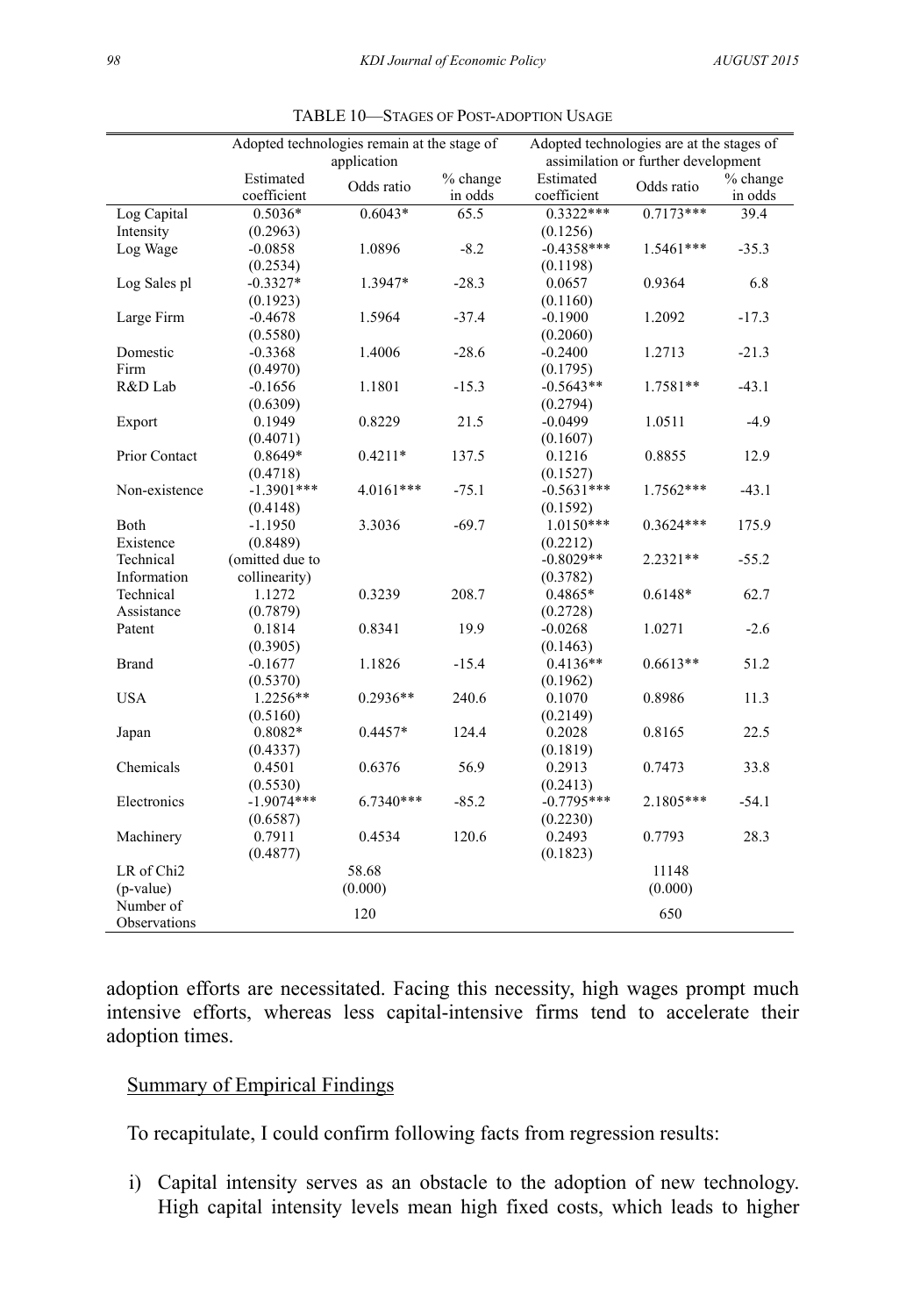replacement costs. All of these factors delay the choice of new technologies.

- ii) In adopting new technologies, firms are significantly responsive to wages. Due to the limitation of data availability, it was not possible to identify which factor prices are working in which directions.
- iii) R&D fastens the adoption of new technologies. Other variables in the firm attribute group - the domestic firms and large firm dummy variables - are not statistically valid. With regard to technology adoption, a firm's capability to adopt, assimilate and improve a foreign technology dominates other firm attributes.
- iv) Market conditions work effectively; competition to be first in the domestic market strongly prompts the adoption of new technologies.
- v) The time difference in technology adoption among the five aforementioned types of technologies is not strong. Only technology transfer contracts including technical information show a statistically significant tendency to choose newer technologies.
- vi) There are substantial differences across industries. Electronics firms tend to adopt newer technologies, a characteristic of the electronics industry in which the life cycle of technology is much shorter than in other industries.

The above list lacks a number of factors that is believed to play important roles in a firm's adoption decision. The expectation on future profits, uncertainty about new technologies and the price information about the technologies are among the omitted variables. Despite these shortcomings, the findings ascertain the notion that technology adoption is mostly induced by economic factors, such as capital intensity, wage levels, and market conditions.<sup>19</sup> Extending this view allows a further conjecture about the relationship between factor prices and technology adoption.

The empirical finding is that when wages rise, firms tend to adopt newer technologies, and this in turn causes an increase in employment. When interpreting new technology adoption as a technical advance, there are two paths for this to occur: 1) the labor-augmenting technical change is labor-biased when capital and labor are gross substitutes, or 2) the capital-augmenting technical change is laborbiased when capital and labor are gross complements.<sup>20</sup> As prior studies of the elasticity of substitution in the Korean economy converge to the consensus of low substitutability, $21$  the second path will be the more plausible one. This implies that technical change in Korea was mostly capital-augmenting but with low substitutability between capital and labor, this further creating the demand for labor.

<sup>&</sup>lt;sup>19</sup>Stefano *et al.* (2012) argue that the technology push and demand pull theses are reinforcing each other. <sup>20</sup>The usage of terminology is based on Acemoglu (2002). A technical change is either neutral or factor-

specific, or both. It is customary to assume no time variation in a neutral technical change. Acemoglu's distinction was made with this assumption due to the impossibility of fully identifying both neutral and factor-specific technical changes. See Carraro and De Cian (2013) for detailed explanations.<br><sup>21</sup> Previous studies do not accord squarely, but mostly show that factors are complements rather than

substitutes in Korea. Kim (1984) confirms the low substitutability and differences between large firms and SMEs. Kwack (2012) shows the complementarity between human capital and physical capital. Yuhn (1991) argues that the elasticity of substitution between labor and capital in Korean industries is close to unity.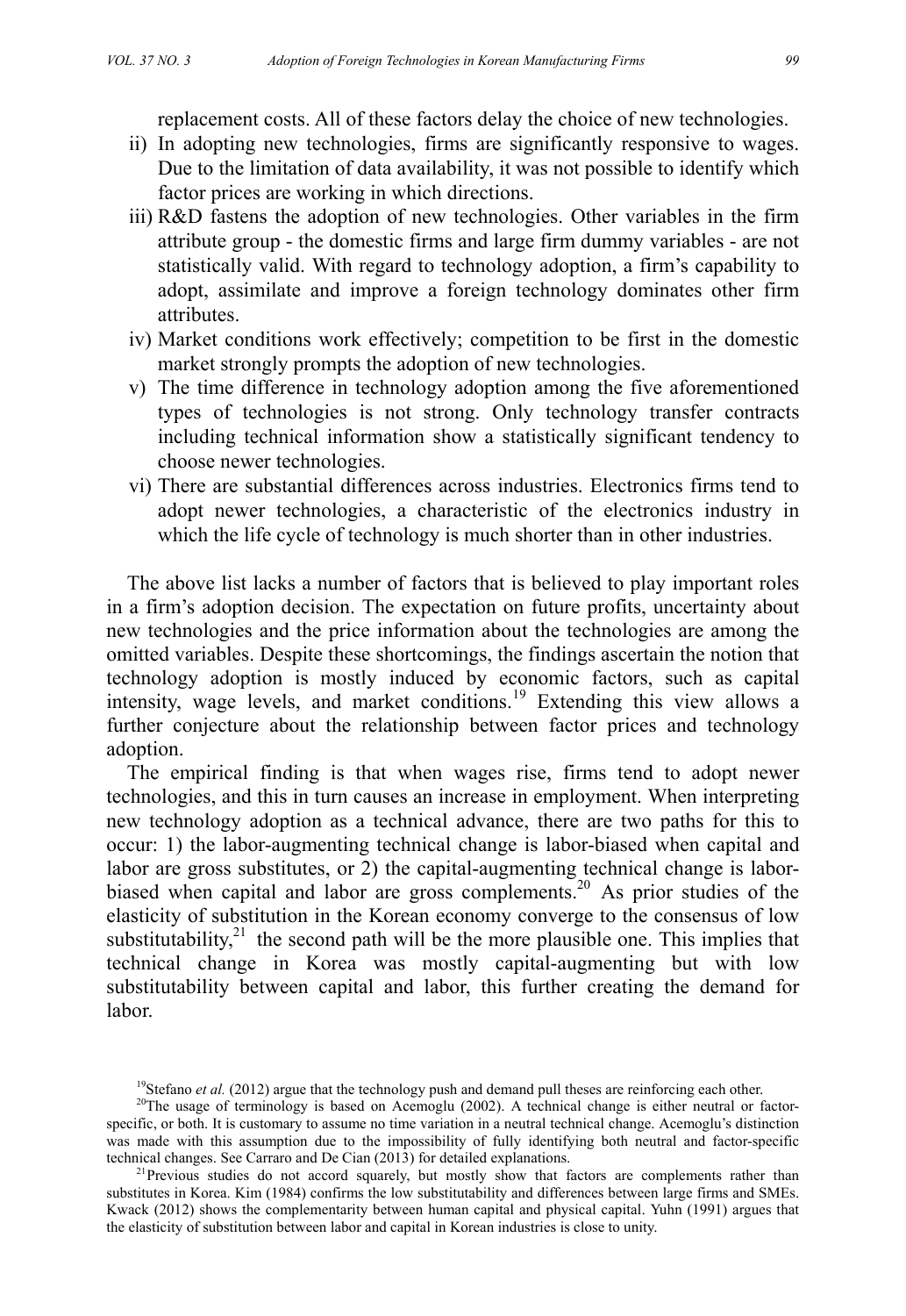## **V. Concluding Remarks**

The catch-up thesis of economic development states that backward countries can growth more rapidly than advanced countries by borrowing foreign technologies. Catch-up growth, however, is not a universal phenomenon; only a small numbers of countries have been successful. The mere existence of foreign technologies does not guarantee success in industrialization and faster economic growth. Many developing countries become more dependent on foreign technologies rather than successfully constructing their own technology system. The lack of experience in operating modern plants and facilities is the source of operational inefficiency in many developing countries. Rapid changes in certain technologies can prevent developing countries from securing the time to learn from new technologies.

Successful industrialization requires a substantial revision of imported technologies to fit local conditions, through which developing countries increase their technical efficiency and reach out to the world technology frontier. The intensive and extensive assimilation and the improvement of imported foreign technologies are preconditions for a successful path of development. This is the key to shorten the technology gap against advanced countries.

The period covered in this paper is Korea's high growth era, from the 1960s to the 1990s. Structural transformations in various sectors of the economy occurred during this period. Korea's technology system was also fundamentally changed; a notable feature is the rapid increase in private R&D beginning in the early 1980s. The interplay between foreign technologies and indigenous R&D reinforced them both. Even without formal R&D efforts, Korean firms learned to industrialize by adapting and assimilating foreign technologies.

The Korean experience provides the context of success in the catch-up growth. The co-movement of technology imports, expressed in terms of royalty payments, with capital goods imports manifests Korea's effort to improve the technical efficiency toward the world frontier. Underlying this trend are firms' decisions to adopt new technologies. The regression results show that firms respond proactively to wage increases by adopting newer technologies and thus, in turn, increasing employment. In order for this transpire, productivity must increase faster than the rate of wage-hike. Despite some limitations, the microeconomic findings here correspond squarely to macroeconomic trends. With this backdrop, I conjecture that at the microeconomic level, wage increased, the adoption of new technologies, and employment growth are reinforced mutually – a conjecture on the existence of a virtuous interactive mechanism among these factors.

#### **APPENDIX**

#### 1. Factors Affecting Technology Adoption

It is the adoption and diffusion process rather than inventions or innovations that ultimately determine the pace of economic growth and the rate of productivity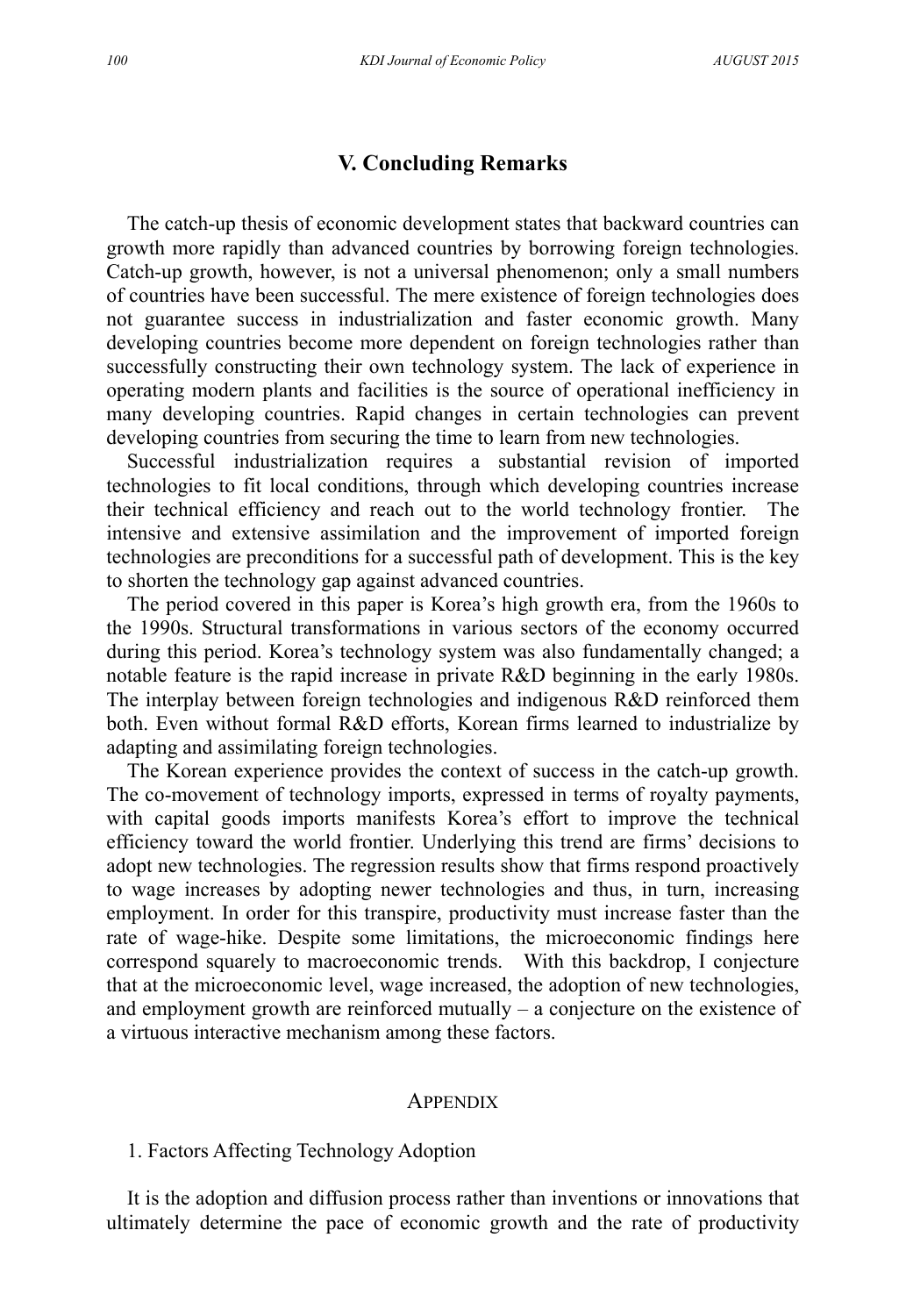change. According to Rosenberg (1972), the diffusion process has two characteristics: its slowness and the wide variations in the rates of acceptance of different inventions. In this sense, factors affecting technology adoption are of concern to economists and those who interested in the spread of new technologies. Corresponding factors are placed into four categories: the production structure, demand determinants, the supply behavior, and environment factors. Hall and Khan (2003) offer succinct explanations of the last three categories, from which the statements below are taken. Factor in the production structure are added in order to investigate the relationship between production factors and adoption behavior.

#### 1) Production Structure

The assumption of instantaneous profit maximization associated with static equilibrium enables the introduction of an adopted technology as an additional factor of production function. The logic is similar to energy as a production factor (Lann 2010), or clean vs. dirty technologies in environmental economics (Kulmer 2013). The main focus is on how the factor mix and the adoption of technologies respond to changes in factor ratios and other attributes of the production structure.<sup>22</sup>

A firm's adoption of new technologies in general introduces two possible ways to represent it in terms of a production function framework. When firms are undertaking their production activities on the frontier of technical possibilities, raising revenue by increasing production incurs an increase in the cost of production. In contrast, if firms are operating within the production possibility frontier, revenue may increase without increasing the cost. The former case implies that the firm achieves technical efficiency, whereas the latter implies that the firm is technically inefficient.

The distinction between these two cases is important when we consider the effect of factor price changes on the adoption of new, or newer, technologies. When operating on the frontier, factor price changes will affect the level of factor demand, through which the firm will try not to deviate from the frontier. When operating within the frontier, factor price changes will either not affect the factor mix at all or affect it less than when the firm is on the technological frontier. The distinction becomes especially important when modeling technology adoption by a firm. If firms are operating far below the technology frontier, the equilibrium approach may not adequately predict the outcome of the output and factor mix because when firms strive to minimize costs or maximize profit and movement toward the production frontier will not be accompanied with changes in inputs or increases in costs - only appearing as increases in efficiency - it becomes difficult to distinguish technical advances from increased efficiency due to, for instance, better management of resources.

<sup>22</sup>The induced factor demand function from a CES production function can be denoted as  $x_i =$ 

$$
(\frac{a_i c(p)}{p_i})^{\sigma}
$$
, where  $\sigma = \frac{1}{1-\rho}$  represents the constant elasticity of substitution and  $c(p) = (\sum_i a_i^{\sigma} p_i^{1-\sigma})^{1-\varsigma}$ . The

cross-price elasticity of substitution in more than three input cases is not pre-determined but depends on the curvature of the production function (Varian 1993).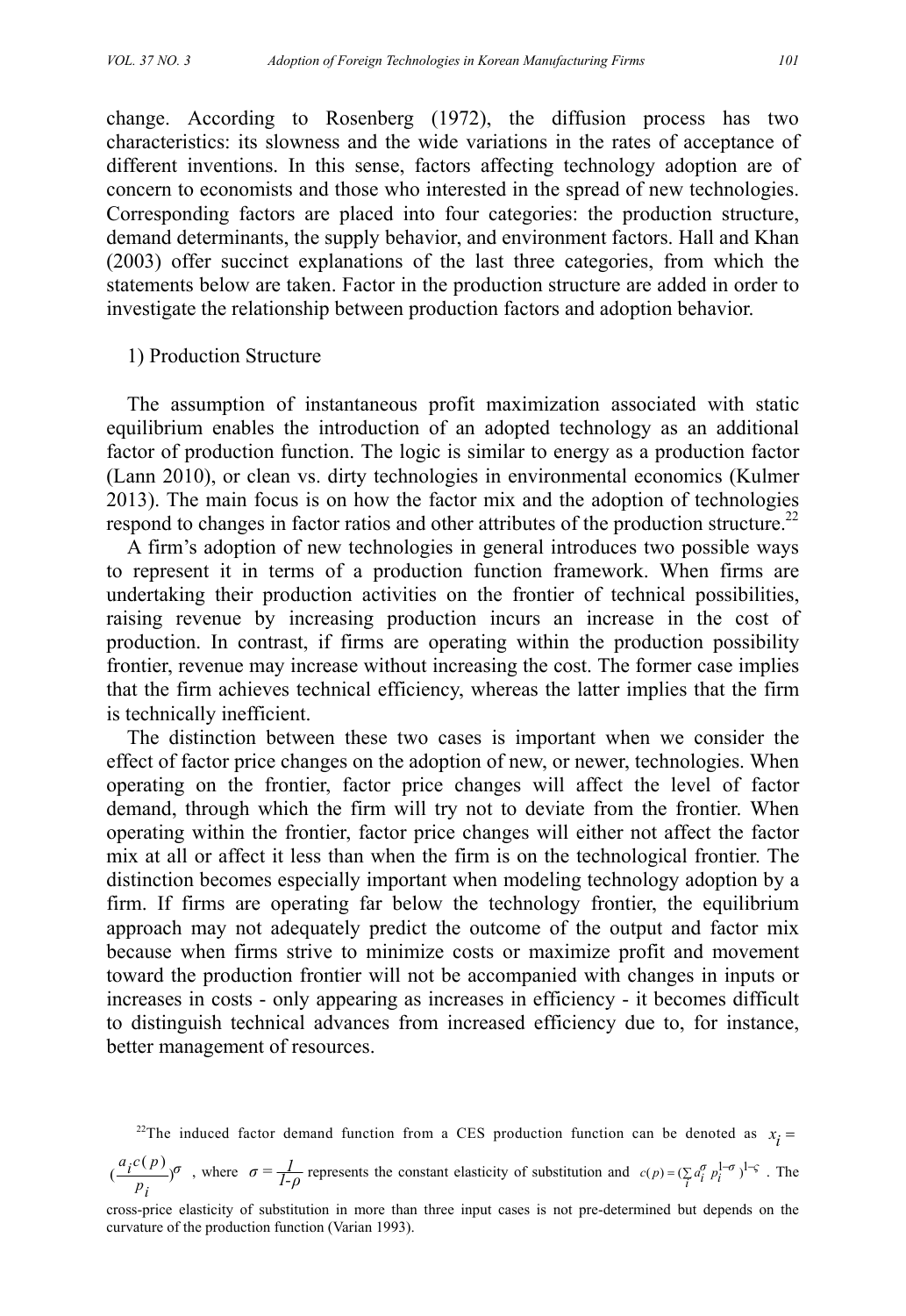#### 2) Demand Determinants

It is apparent that decisions about new technology adoption are made in consideration of the benefits received by user and the costs of adoption. As Rosenberg (1972) argues, the skill level of workers and the state of the capital goods sector are important determinants of technology diffusion to individual firms. If it requires complex new skills or is time-consuming or costly to acquire the required level of competence, or if the initial idea is too advanced relative to the engineering capacity of the industry, then adoption may be sluggish. For example, Caselli and Coleman (2001) investigated computer adoption by OECD countries during 1970 to 1990, and found out that worker aptitude, the openness to manufacturing trade, and the overall investment rate in the country are crucial to the level of investment in computers.

It is also important for firms to be assured of future profits when they make costly investments in new production technologies. In the presence of customer commitment, firms may be able to predict demand and profits more precisely. This helps them to decide whether to adopt new technologies. Helper (1995) uses as a proxy for customer commitment the length of the contract between automotive suppliers and their customers, arguing that this directly affects adoption by providing suppliers guaranteed demand as well as indirectly by extending market share, as there are fewer alternatives for customers in a highly concentrated market.

In addition, network effects are important given today's high degree of interrelation among technologies. This operates both directly and indirectly. Direct network effects arise when a benefit from using a technology increases with the size of the network. Meanwhile, indirect network effects apply when the increase in utility comes from the wider availability of a complementary good, such as "hardware-software," where the availability of software increases as more hardware is sold due to the complementarities between them. In this regard, Saloner and Shepard (1995) investigated commercial banks in United States and found that banks tend to adopt ATMs sooner when they have more branches and a larger value of deposits from customers. However, according to Majumdar and Vankataraman (1998), economies of scale and network effects do not always affect adoption decisions simultaneously. In other words, production economies of scale are more important during the earlier years and weaken over time, while network effects are important during all phases of technology adoption.

#### 3) Supply Behavior

Following Rosenberg (1972), the behavior of suppliers of new technologies both in improving them and in lowering costs over time is essential for adoption. Three important factors on the supply side are identified. First, improvements in the new technology are crucial because the efficiency gain from the new technology is much greater during the enhancement stage than in the initial stage. In some cases, manufacturing capabilities fail realize inventions. Secondly, improvements of old technology are also important, especially when a new innovation is a close substitute for an existing technology because it requires providers of the old technology to make progress or engage in other types of competitive behavior to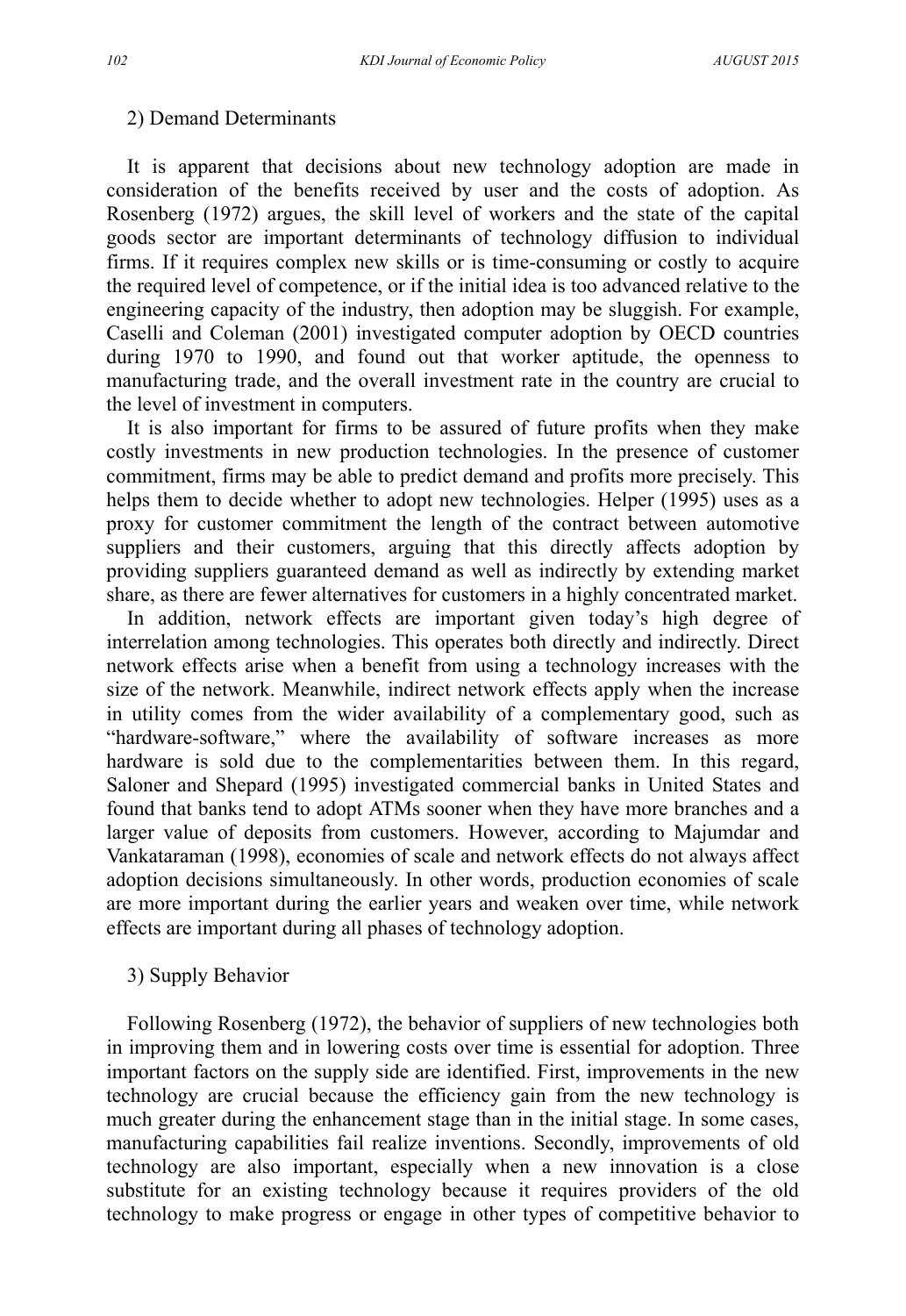retain their market position. Thirdly, complementary inputs are critical for the diffusion of new technology. It is often the case that hardware manufacturers, for instance, mobile telephone producers, cooperate with software suppliers such as Microsoft, reaching a deal to produce the software and encourage customers to purchase the hardware products.

#### 4) Environmental and Institutional Factors

The economic literature on incentives for innovative activities has been somewhat contentious since the influential work of Schumpeter and Arrow in 1962. Dorfman (1987) suggests four major arguments with regard to the positive role of the firm size and market share in determining the level of innovative activity. The first two arguments come from Schumpeter. First, firms that are large or with sufficient market share have more incentive to undertake innovations due to the greater expected benefits from new technology and the availability of funds to cover the costs of adoption. Second, larger and more profitable firms are more likely to have the financial resources, human capital, and other resources required to purchase and install a new technology. Third, firms with a large market share are more able to spread the potential risks associated with new projects because they are more able to diversify their technology choice and try out a new technology. Lastly, larger firms adopt new technologies sooner due to the scale-enhancing characteristics of the technologies; it is more feasible for them to spread fixed costs across a larger number of units.

However, large firms with a large market share may also slow down the rate of diffusion. Larger firms tend to have multiple levels of bureaucracy which may impede the decision-making processes for innovation and the hiring of new workers. In addition, as Henderson and Clark (1990) stressed, it is more expensive for older and larger firms to adopt a new technology because they already have numerous resources, including the human capital costs sunk in their old technology and existing architecture.

In a study conducted by Hannan and McDowell (1984) investigating ATM adoption by banks in US, adoption decisions were found to be highly correlated with the prevailing wage rates in the market because ATM machines are substitutes of labor. Therefore, the adoption of a labor-saving technology is more profitable in a market with higher wages. Evidence in the mobile telephone market was also found by Gruber and Verboven (2001) and by Parker and Roller (1997), who claimed that the presence of market competition encourages the adoption of new technologies by lowering prices.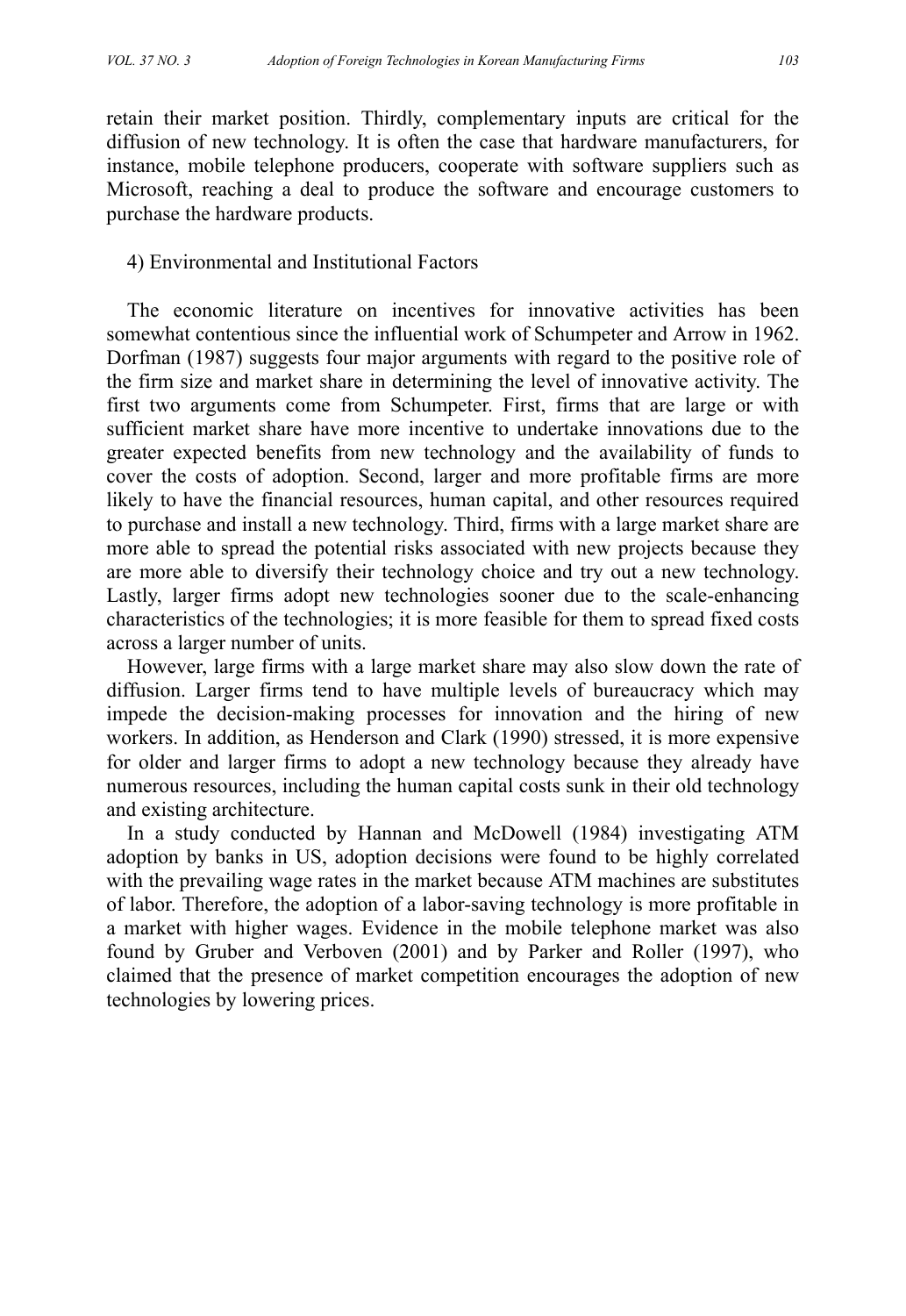| Industrial sectors      | Years elapsed since the initial development $(\%)$ |           |              |               |               |  |  |
|-------------------------|----------------------------------------------------|-----------|--------------|---------------|---------------|--|--|
| (No of firms)           | Within 3 years                                     | 3-5 years | $5-10$ years | $10-20$ years | Over 20 years |  |  |
| Electronics<br>(252)    | 18                                                 | 26        | 28           | 20            | 8             |  |  |
| Electricals<br>(89)     | $\overline{4}$                                     | 17        | 31           | 40            | 8             |  |  |
| Machinery<br>(417)      | $\overline{4}$                                     | 13        | 36           | 27            | 20            |  |  |
| Chemicals<br>(353)      | 5                                                  | 14        | 29           | 30            | 22            |  |  |
| Textile<br>(133)        | 9                                                  | 23        | 20           | 23            | 25            |  |  |
| Metal<br>(99)           | 7                                                  | 18        | 33           | 29            | 13            |  |  |
| Ceramics<br>(67)        | 5                                                  | 19        | 33           | 25            | 18            |  |  |
| Shipbuilding<br>(47)    | 17                                                 | 9         | 22           | 20            | 32            |  |  |
| Pharmaceuticals<br>(40) | 16                                                 | 47        | 29           | 3             | 5             |  |  |
| Food<br>(70)            | 7                                                  | 19        | 20           | 20            | 25            |  |  |
| All<br>(1567)           | 8                                                  | 18        | 30           | 26            | 18            |  |  |

#### 2. The Distribution of Elapsed Time by Industrial Sectors

*Source*: KDB (1991).

#### **REFERENCES**

- **Acemoglu, Daron.** 2002. "Directed Technical Change." *Review of Economic Studies* 69 (4): 781–809.
- **Banerjee, Abhijit, Arun G. Chandrasekhar, Esther Duflo, and Matthew O. Jackson.** 26 July 2013. "The Diffusion of Microfinance." *Science* 341 (6144).
- **Besley, Timothy and Anne Case**. 1993. "Modeling Technology Adoption in Developing Countries." *American Economic Review* 83 (2): 396–402.
- **Blomström, Magnus and Ari Kokko**. July 1998. "Multinational Corporations and Spillovers." *Journal of Economic Surveys* 12 (3): 247–277.
- **Carraro, Carlo and Enrica De Cian.** 2013. "Factor-augmenting Technical Change: An Empirical Assessment." *Environmental Modeling & Assessment* 18 (1): 13–26.
- **Comin, Diego and Marti Mestieri**. 2014. "Technology Diffusion: Measurement, Causes, and Consequences." In *Handbook of Economic Growth*, Vol. 2B.
- **Correa, Paulo G., Ana M. Fernandes, and Chris J. Uregian.** 2010. "Technology Adoption and the Investment Climate: Firm-level Evidence for Eastern Europe and Central Asia." *World Bank Economic Review* 24 (1): 121–147.
- **David, Paul.** March 2011. "Zvi Griliches and the Economics of Technology Diffusion: Linking Innovation Adoption, Lagged Investment, and Productivity Growth." SIEPR Discussion Paper No. 10-029. Stanford Institute for Economic Policy Research.
- **Foster, Andrew D. and Mark R. Rosenzweig.** 2010. "Microeconomics of Technology Adoption." Economics Department Working Paper No. 78. Yale University.
- **Freeman, Chris and Luc Soete.** 1997. *The Economics of Industrial Innovation*, 3rd edition. London and Washington: Pinter.
- **Geroski, P. A.** 2000. "Models of Technology Diffusion." Research Policy, 29 (4/5): 603–625.
- **Hall, Bronwyn H. and Beethika Khan.** 2003. "Adoption of New Technology." Working Paper 9730. National Bureau of Economic Research.
- **Keller, Wolfgang.** September 2004. "International Technology Diffusion." *Journal of Economic*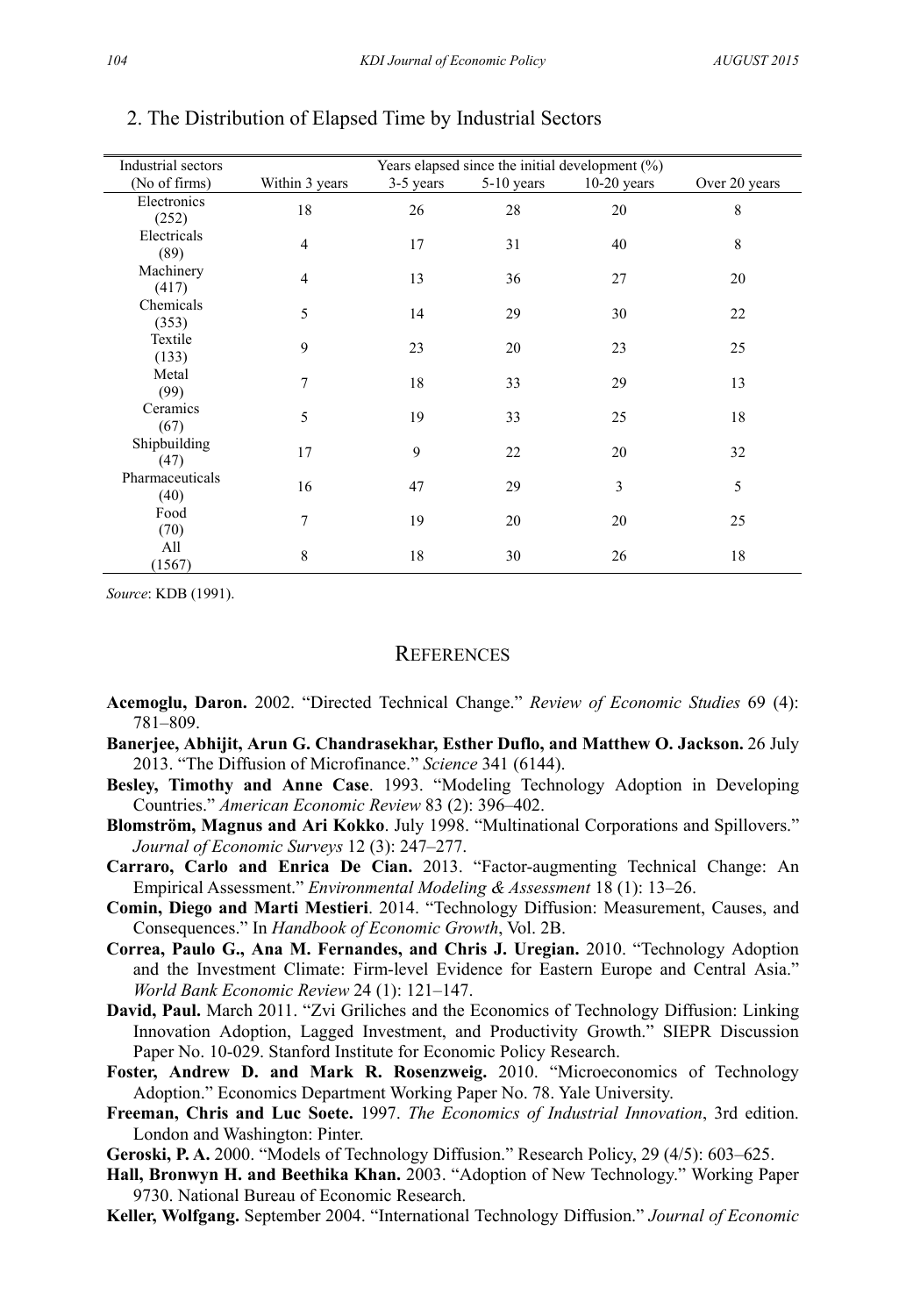*Literature* 42 (3): 752–782.

- **Keller, Wolfgang.** 2008. "Diffusion of Technology." In *The New Palgrave Dictionary of Economics*, 2nd Edition, edited by Steven N. Durlauf and Lawrence E. Blume.
- **Kennedy, Peter.** 1998. *A Guide to Econometrics*. Malden, MA: Blackwell.
- **Kim, Dae-Il and Robert H. Topel**. 1995. "Labor Markets and Economic Growth: Lessons from Korea's Industrialization, 1970-1990." In *Differences and Changes in Wage Structures*, edited by Richard B. Freeman and Lawrence F. Katz. Chicago: University of Chicago Press.
- **Kim, Jae Won.** 1984. "CES Production Functions in Manufacturing and Problems of Industrialization in LDCs: Evidence from Korea." *Economic Development and Cultural Change* 33 (1): 143–165.

**Korea Development Bank.** 1991. *Analysis of Effect of Technology Imports* (*in Korean*).

- **Korea Institute of Science and Technology.** 2006. *KIST 40 Year History: Korea Institute of Science and Technology 1966-2006* (*in Korean*).
- **Korea Industrial Technology Association.** 1988. *Study on the Status of Technology Imports* (*in Korean*).
- **Korea Productivity Center.** 1985. *Study on the Status and Problems in Technology Imports* (*in Korean*).
- **Kumar, Subodg and R. Robert Russell.** 2002. "Technological Change, Technological Catchup, and Capital Deepening: Relative Contributions to Growth and Convergence." *American Economic Review* 92 (3): 527–548.
- **Kwack, Sung Yeung.** 2012. "Wage Inequality and the Contribution of Capital, Differential Labor Quality and Efficiency to Economic Growth in Korea, 1965-2007." *Seoul Journal of Economics* 25 (1): 1–23.
- **Lall, Sanjaya.** 2003. "Foreign Direct Investment, Technology Development and Competitiveness: Issues and Evidence." In *Competitiveness FDI and Technological Activity in East Asia*, edited by Sanjaya Lall and Shujiro Urata. Cheltenham, UK: Edward Elgar.
- **Linn, Joshua.** 2008. "Energy Prices and the Adoption of Energy-saving Technology." *Economic Journal* 118: 1986–2012.
- **Lipsey, Robert and Frederik Sjoholm.** 2005. "The Impact of Inward FDI on Host Countries: Why Such Different Answers?" In *Does Foreign Direct Investment Promote Development?* edited by T Moran, E Graham, and M. Blomstrom. Washington, DC: Institute for International Economics.
- **Liu, Jin-Tan, Meng-Wen Tsou and James K. Hammitt.** 2001. "The Impact of Advanced Technology Adoption on Wage Structure: Evidence from Taiwan Manufacturing Firms." Economica 68: 359–378.
- **Mansfield, Edwin, Anthony Romeo, Mark Schwartz, David Teece, Samuel Wagner, and Peter Brach.** 1982. *Technology Transfer, Productivity, and Economic Policy.* New York and London: Norton.
- **Organization for Economic Co-operation and Development.** 1990. *TBP Manual 1990: Proposed Standard Method of Compiling and Interpreting Technology Balance of Payments Data*. Paris: OECD.
- **Organization for Economic Co-operation and Development.** 1996. *Reviews of National Science and Technology Policy: Republic of Korea*. Paris: OECD.
- **Rogers, Everett M.** 1995. *Diffusion of Innovations*, 4th edition. New York: Free Press.
- **Simon, Denis.** 1991. "International Business and the Trans-border Movement of Technology: A Dialectic Perspective." In *Technology Transfer in International Business*, edited by Tamir Agmon and Mary Ann Von Glinow. New York and Oxford: Oxford University Press.
- **Sriwannawit, Pranpreya and Ulf Sandstrom.** 2015. "Large-scale Bibliometric Review of Diffusion Research." *Scientometrics* 102: 1615–1645.
- **Varian, Hal.** 1993. *Microeconomic Analysis*, 3rd Edition. New York: Norton.
- **Venkatesh, Viswanath, Fred D. Davis and Michael G. Morris.** 2007. "Dead or Alive? The Development, Trajectory and Future of Technology Adoption Study." *Journal of the Association for Information Systems* 8 (4): 267–286.
- **Wylie, Peter J.** 1989. "Technological Adaptation in Canadian Manufacturing, 1900-1929." *Journal of Economic History* 49 (3): 569–591.